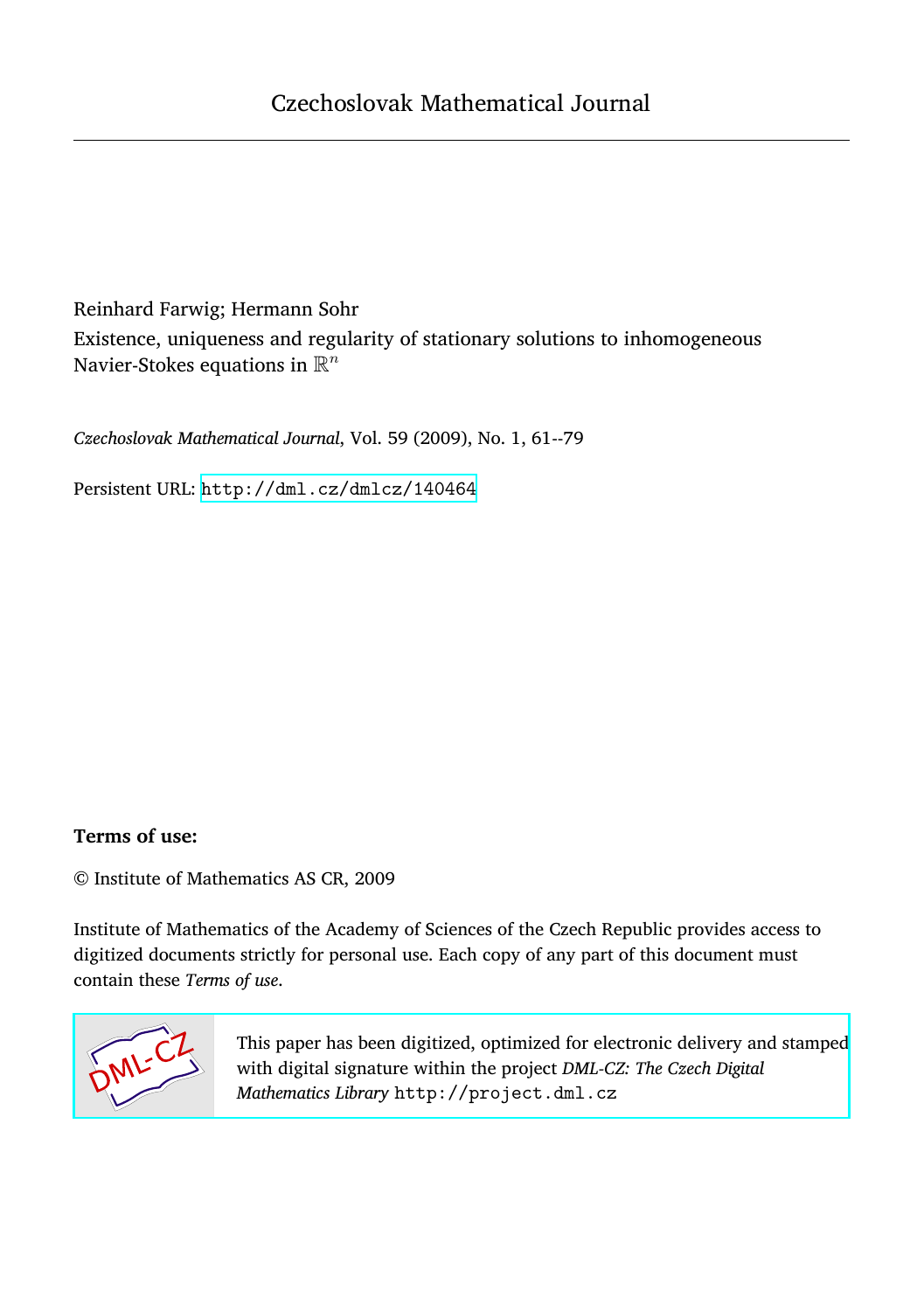# EXISTENCE, UNIQUENESS AND REGULARITY OF STATIONARY SOLUTIONS TO INHOMOGENEOUS NAVIER-STOKES EQUATIONS IN  $\mathbb{R}^n$

R. Farwig, Darmstadt, and H. Sohr, Paderborn

(Received September 28, 2006)

Abstract. For a bounded domain  $\Omega \subset \mathbb{R}^n$ ,  $n \geqslant 3$ , we use the notion of very weak solutions to obtain a new and large uniqueness class for solutions of the inhomogeneous Navier-Stokes system  $-\Delta u + u \cdot \nabla u + \nabla p = f$ , div  $u = k$ ,  $u_{|_{\partial\Omega}} = g$  with  $u \in L^q$ ,  $q \geq n$ , and very general data classes for f, k, g such that u may have no differentiability property. For smooth data we get a large class of unique and regular solutions extending well known classical solution classes, and generalizing regularity results. Moreover, our results are closely related to those of a series of papers by Frehse & Růžička, see e.g. Existence of regular solutions to the stationary Navier-Stokes equations, Math. Ann. 302 (1995), 669–717, where the existence of a weak solution which is locally regular is proved.

Keywords: stationary Stokes and Navier-Stokes system, very weak solutions, existence and uniqueness in higher dimensions, regularity classes in higher dimensions

MSC 2010: 76D05, 35J55, 35J65, 35Q30, 76D07

#### 1. Introduction and main result

We consider the stationary Navier-Stokes system

(1.1) 
$$
-\Delta u + u \cdot \nabla u + \nabla p = f, \text{ div } u = k, \ u_{|\partial \Omega} = g
$$

in a bounded domain  $\Omega \subseteq \mathbb{R}^n$ ,  $n \geqslant 3$ , with boundary  $\partial \Omega$  of class  $C^{2,1}$  and with data  $f = \text{div } F$ , k, g satisfying

(1.2) 
$$
F = (F_{i,j})_{i,j=1}^n \in L^r(\Omega), \quad k \in L^r(\Omega), \quad g \in W^{-1/q,q}(\partial \Omega),
$$

$$
\int_{\Omega} k \, dx = \int_{\partial \Omega} N \cdot g \, dS \quad \text{where} \quad n \le q < \infty, \ q' < r \le q, \ \frac{1}{n} + \frac{1}{q} \ge \frac{1}{r}.
$$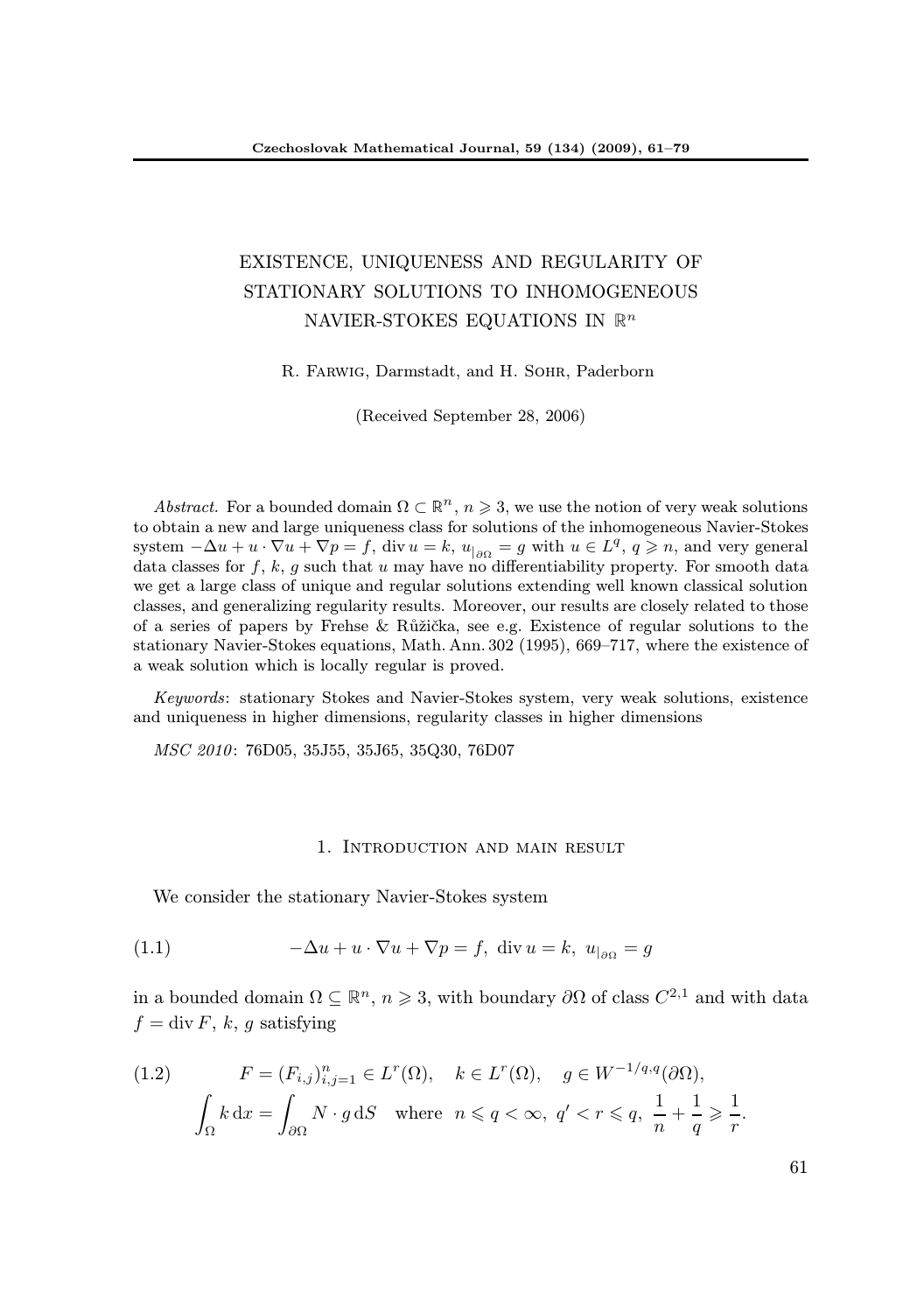Here  $N = N(x) = (N_1(x), \ldots, N_n(x))$  denotes the outer normal at  $x = (x_1, \ldots, x_n)$  $x_n$ ) ∈  $\partial\Omega$ , the surface integral is well defined in the generalized sense

$$
\int_{\partial\Omega} N \cdot g \, \mathrm{d}S = \langle g, N \rangle_{\partial\Omega} = \langle N \cdot g, 1 \rangle_{\partial\Omega}
$$

of a boundary distribution, and  $q' = q/(q-1)$ .

The aim of this paper is to prove existence, uniqueness and regularity of solutions  $u \in L<sup>q</sup>(\Omega)$  to the system (1.1) for the general data class (1.2) with very low regularity. Note that u need not be differentiable excepting div  $u = k$ ; in particular u need not have a finite Dirichlet integral. Thus this solution class is different from the usual class of weak solutions which have more differentiability properties but no uniqueness in general. A scaling argument shows that the data class (1.2) is optimal for the solution class  $L^q(\Omega)$ . In particular, (1.2) extends the class introduced in [20] for  $n=3$  where  $k \in L^q(\Omega)$ ,  $q \geq r$ , is supposed.

Our largest solution class is obtained for  $q = n$  by  $u \in L^{n}(\Omega)$ . We cannot expect that there is any larger solution class  $L^q(\Omega)$  with  $1 < q < n$ , keeping the regularity property. Note in this context that the condition  $q = n$  corresponds to Serrin's regularity condition  $2/\infty + n/q = 1$  in the nonstationary case.

Our first result, Theorem 1.3 below, shows the existence of a unique solution  $u \in L^q(\Omega)$ ,  $q \geq n$ , with data (1.2) under the smallness condition

(1.3) 
$$
||F||_{L^r(\Omega)} + ||k||_{L^r(\Omega)} + ||g||_{W^{-1/q,q}(\partial\Omega)} \le K
$$

with some constant  $K = K(\Omega, q, r) > 0$ . The next result, Theorem 1.4, states the uniqueness of any solution  $u \in L^q(\Omega)$  with data (1.2), if the smallness condition

(1.4) kukLq(Ω) + kkkLr(Ω) 6 K

is satisfied with some constant  $K = K(\Omega, q, r) > 0$ . Finally, Theorem 1.5 shows the regularity of such a solution  $u \in L^q(\Omega)$ ,  $q \geq n$ , if the data (1.2) are correspondingly smooth.

These results extend classical results, see [19], essentially in two directions. First we obtain a new existence and uniqueness class  $u \in L^q(\Omega)$  without any differentiability property. Further, since the norms in  $(1.3)$ ,  $(1.4)$  are weaker than those in the usual conditions, we obtain a new uniqueness class even for regular solutions. In particular, we extend in this way regularity results of Galdi [19], Ch. VIII, Gerhardt [21] and von Wahl [34], where finite Dirichlet integrals are supposed. Note that the objective of this paper is different from that in a series of papers by Frehse & Růžička [10]–[15]; those authors prove for large data f and  $k = 0, g = 0$  the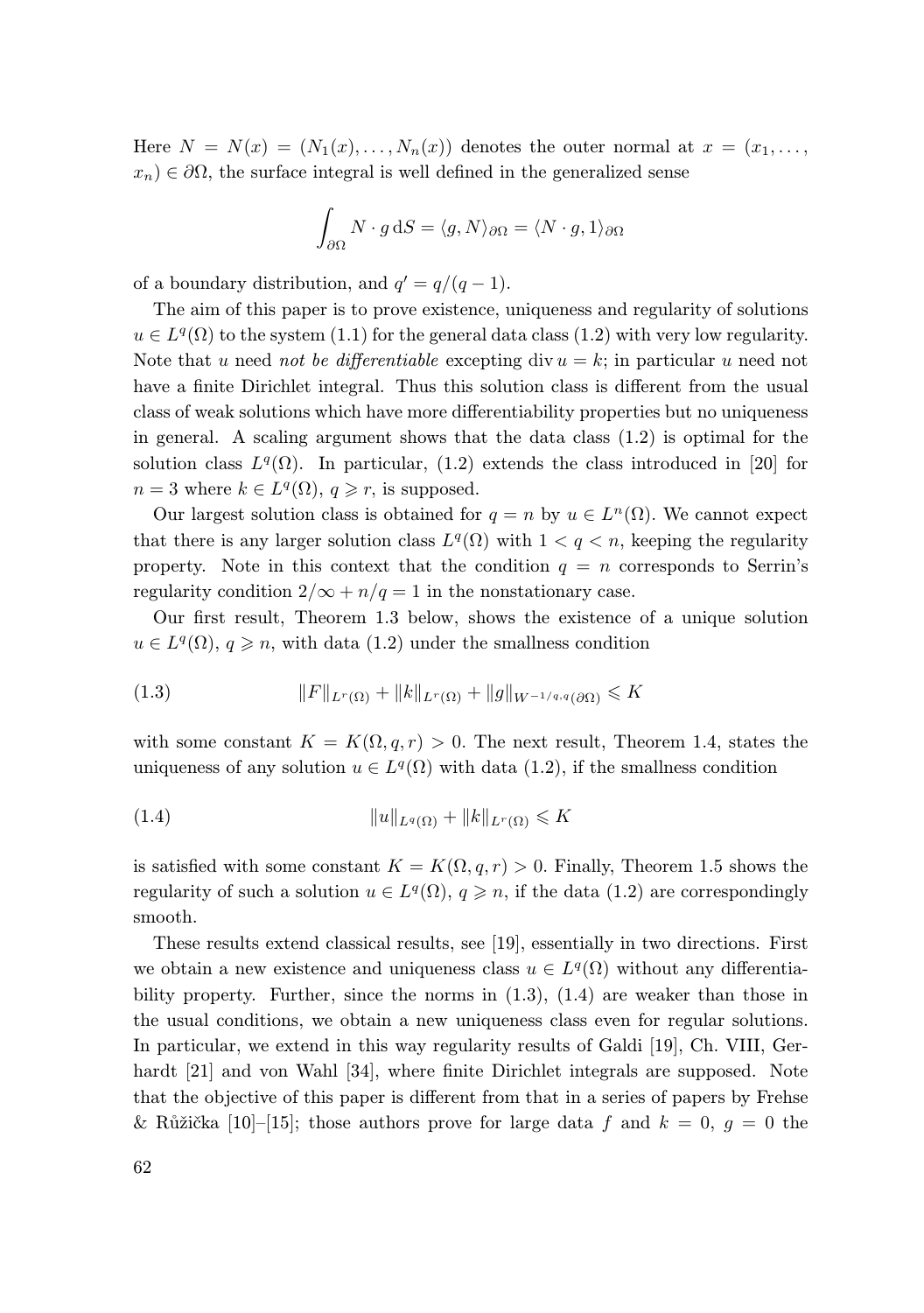existence of at least one weak  $L^2$ -solution satisfying the maximum type estimate  $\sup_{\Omega_0}$  $\frac{1}{2}|u|^2 + p \leq c(\Omega_0)$  for every subdomain  $\Omega_0 \subset\subset \Omega$  and being a strong solution. For a result on local regularity of solutions with finite Dirichlet integral we refer to Frehse & Růžička [16].

The notion of very weak solutions, introduced in principle by Amann [2], [3] for the 3D-nonstationary case with  $k = 0$ , and generalized in [9], [20] to  $k \neq 0$ , rests on the use of test functions in the space

(1.5) 
$$
C_{0,\sigma}^{2}(\overline{\Omega}) := \{v = (v_1,\ldots,v_n) \in C^2(\overline{\Omega}); \text{div } v = 0, v_{|\partial\Omega} = 0\}.
$$

When we apply a test function  $w \in C^2_{0,\sigma}(\overline{\Omega})$  formally to (1.1) we obtain the following relation well defined for  $u \in L^q$ ,  $q \geq n$ , and data as in (1.2):

(1.6) 
$$
-\langle u, \Delta w \rangle_{\Omega} + \langle g, N \cdot \nabla w \rangle_{\partial \Omega} - \langle uu, \nabla w \rangle_{\Omega} - \langle ku, w \rangle_{\Omega} = -\langle F, \nabla w \rangle_{\Omega}, \quad w \in C^2_{0,\sigma}(\overline{\Omega}).
$$

Here  $\langle \cdot, \cdot \rangle_{\Omega}$  means the usual  $L^q L^{q'}$ -pairing in  $\Omega$ ,  $\langle g, N \cdot \nabla w \rangle_{\partial \Omega}$  denotes the value of the distribution  $g = (g_1, \ldots, g_n) \in W^{-1/q, q}(\partial \Omega)$  at the normal derivative  $N \cdot \nabla w_{|\partial \Omega}$ , and  $uu = (u_i u_j)_{i,j=1}^n$ . Further we use the relation  $u \cdot \nabla u = (u \cdot \nabla)u = \text{div}(uu) - ku$ , and the notation  $f = \text{div } F := \left(\sum_{n=1}^{n} a_n\right)^n$  $\sum_{i=1}^{n} D_i F_{ij} \bigg)_{j=1}^{n}, D_i = \partial / \partial x_i, i = 1, \dots, n.$ 

To clarify the meaning of all terms in (1.6) let  $\tau = \tau(x) = (\tau_1(x), \ldots, \tau_{n-1}(x))$ be a system of unit tangential vectors at  $x \in \partial\Omega$  such that  $(\tau(x), N(x)) =$  $(\tau_1(x), \ldots, \tau_{n-1}(x), N(x))$  defines a Cartesian basis at x. Then  $g(x)$  has the form

$$
g(x) = \mathcal{L}_g(\tau(x)) + (N \cdot g)N(x)
$$

where  $\mathscr{L}_g(\tau(x)) \in \mathbb{R}^n$  means a suitable linear combination of  $\tau_1(x), \ldots, \tau_{n-1}(x)$ contained in the tangential plane at x, and  $N \cdot g = N_1 g_1 + \ldots + N_n g_n$  denotes the normal component of  $g(x)$ . An elementary calculation, using div  $w = 0$  and assuming without loss of generality that  $(\tau(x), N(x))$  is the standard basis of  $\mathbb{R}^n$ , shows that  $N \cdot \nabla w_{|\partial \Omega}$  is contained in the tangential plane. Thus we obtain that

$$
\langle g, N \cdot \nabla w \rangle_{\partial \Omega} = \langle \mathcal{L}_g(\tau_1, \dots, \tau_{n-1}), N \cdot \nabla w \rangle_{\partial \Omega};
$$

hence  $(1.6)$  contains only the tangential components of g.

For the normal component  $N \cdot g$  of g we have to require the additional (well defined) conditions

(1.7) 
$$
\operatorname{div} u = k \text{ in } \Omega, \quad N \cdot u = N \cdot g \text{ on } \partial \Omega.
$$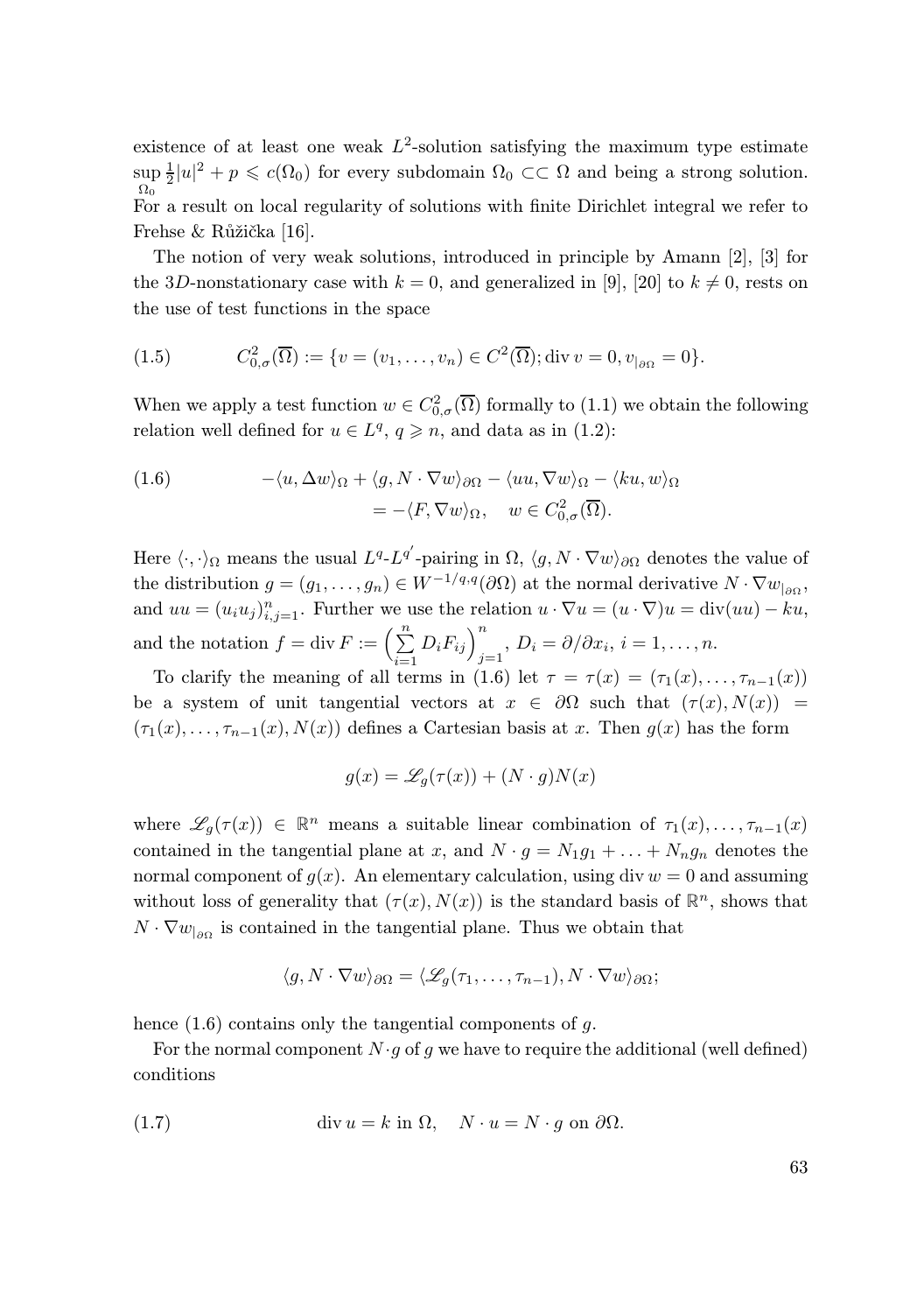Thus, if (1.6) is satisfied for some vector field  $u \in L^q(\Omega)$ , we say that

$$
\mathcal{L}_{u_{\vert_{\partial\Omega}}}(\tau_1,\ldots,\tau_{n-1}) := \mathcal{L}_g(\tau_1,\ldots,\tau_{n-1}) \in W^{-1/q,q}(\partial\Omega)
$$

is the tangential trace of u at  $\partial\Omega$  in the sense of boundary distributions. Since the trace  $N \cdot u_{|_{\partial\Omega}} \in W^{-1/q,q}(\partial\Omega)$  is well defined in the usual sense we get a precise meaning of the trace  $u_{|_{\partial\Omega}} = g$  in (1.1).

**Definition 1.1.** Let data f, k, g be given as in  $(1.2)$ . Then a vector field  $u \in L^{q}(\Omega)$  is called a *very weak solution of* (1.1) if and only if the relation (1.6) and the conditions (1.7) are satisfied.

For the linearized system

(1.8) 
$$
-\Delta u + \nabla p = f, \quad \text{div } u = k, \quad u_{|_{\partial\Omega}} = g
$$

we may omit the condition  $q' < r$  in (1.2), caused by the nonlinear term  $u \cdot \nabla u$ , and suppose that the data  $f = \text{div } F$ , k, q satisfy

(1.9) 
$$
F \in L^{r}(\Omega), \quad k \in L^{r}(\Omega), \quad g \in W^{-1/q,q}(\partial \Omega),
$$

$$
\int_{\Omega} k \, dx = \int_{\partial \Omega} N \cdot g \, dS \quad \text{with} \quad n \leqslant q < \infty, \quad 1 < r \leqslant q, \quad \frac{1}{n} + \frac{1}{q} \geqslant \frac{1}{r}.
$$

**Definition 1.2.** Let data f, k, g be given as in  $(1.9)$ . Then a vector field  $u \in L^q(\Omega)$  is called a very weak solution of (1.8) if and only if the relation

(1.10) 
$$
-\langle u, \Delta w \rangle_{\Omega} + \langle g, N \cdot \nabla w \rangle_{\partial \Omega} = -\langle F, \nabla w \rangle_{\Omega} \text{ for all } w \in C_{0,\sigma}^2(\overline{\Omega})
$$

and the conditions div  $u = k$ ,  $N \cdot u_{|_{\partial\Omega}} = N \cdot g$  are satisfied.

Our main result reads as follows.

**Theorem 1.3** (Existence for small data). Suppose the data  $f = \text{div } F$ , k, g satisfy (1.2). Then there exists a constant  $K = K(\Omega, q, r) > 0$  such that in the case

(1.11) 
$$
||F||_{L^{r}(\Omega)} + ||k||_{L^{r}(\Omega)} + ||g||_{W^{-1/q,q}(\partial\Omega)} \le K
$$

there is a unique very weak solution  $u \in L^q(\Omega)$  of  $(1.1)$  satisfying the estimate

$$
(1.12) \t\t ||u||_{L^{q}(\Omega)} \leq C(||F||_{L^{r}(\Omega)} + ||k||_{L^{r}(\Omega)} + ||g||_{W^{-1/q,q}(\partial\Omega)})
$$

with  $C = C(\Omega, q, r) > 0$ . Moreover, there exists a pressure  $p \in W^{-1,q}(\Omega)$  such that  $-\Delta u + u \cdot \nabla u + \nabla p = f$  is satisfied in the sense of distributions.

Our uniqueness and regularity results are described in the following two theorems.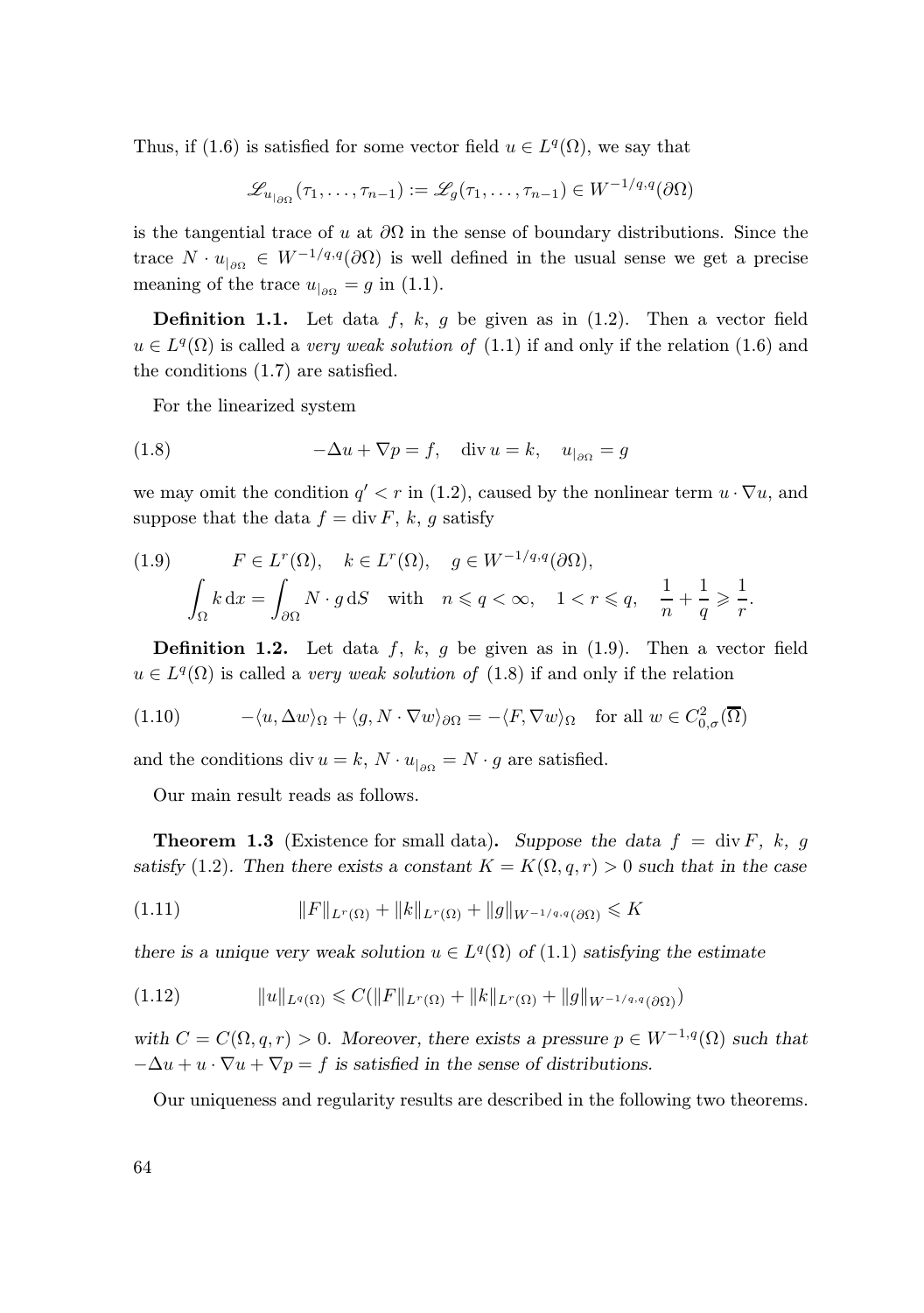**Theorem 1.4** (Uniqueness of small solutions). Suppose the data  $f = \text{div } F, k, q$ satisfy (1.2), and let  $u \in L^q(\Omega)$  be a very weak solution of (1.1). Then there exists a constant  $K = K(\Omega, q, r) > 0$  such that under the condition

(1.13) 
$$
||u||_q + ||k||_r \leq K
$$

there is no other very weak solution  $v \in L^q(\Omega)$  of (1.1) for the same data f, k, g.

**Theorem 1.5** (Regularity for smooth data). Let  $u \in L^q(\Omega)$  be a very weak solution of the Navier-Stokes system (1.1) with data  $f = \text{div } F$  and k, g as in (1.2).

(i) Assume that the data f, k, q satisfy the additional conditions

$$
F \in L^q(\Omega)
$$
,  $k \in L^q(\Omega)$  and  $g \in W^{1-1/q,q}(\partial \Omega)$ .

Then  $u \in W^{1,q}(\Omega)$ , the equation  $-\Delta u + u \cdot \nabla u + \nabla p = f$  holds in the sense of distributions with some pressure function  $p \in L^q(\Omega)$ , and  $u_{|_{\partial\Omega}} = g$  holds in the sense of the usual trace theorem.

(ii) Assume that the data  $f = \text{div } F$ , k, g satisfy the additional conditions

$$
f \in L^q(\Omega)
$$
,  $k \in W^{1,q}(\Omega)$  and  $g \in W^{2-1/q,q}(\partial\Omega)$ .

Then  $u \in W^{2,q}(\Omega)$ , the equation  $-\Delta u + u \cdot \nabla u + \nabla p = f$  holds strongly in  $L^q(\Omega)$ with some pressure function  $p \in W^{1,q}(\Omega)$  and  $u_{|\partial\Omega} = g$  holds in the sense of traces.

Remark 1.6. The regularity result in Theorem 1.5 (ii) can be slightly extended as follows: Assume  $u \in L^q(\Omega)$  is a very weak solution of (1.1) with data  $f = \text{div } F$ ,  $k, g$  satisfying  $(1.2)$  and additionally

$$
f \in L^s(\Omega)
$$
,  $F \in L^q(\Omega)$ ,  $k \in W^{1,q}(\Omega)$  and  $g \in W^{2-1/q,q}(\partial \Omega)$ 

where  $\frac{1}{2}n \leq s < \infty$ . Then  $u \in D(A_s) + W^{2,q}(\Omega)$ , where  $D(A_s)$  denotes the domain of the Stokes operator, see §2 below, the equation  $-\Delta u+u\cdot\nabla u+\nabla p=f$  holds strongly in  $L^{\tilde{q}}(\Omega)$ ,  $\tilde{q} = \min(q, s)$ , with some pressure function  $p \in W^{1,\tilde{q}}(\Omega)$  and  $u_{|_{\partial\Omega}} = g$  holds in the sense of traces.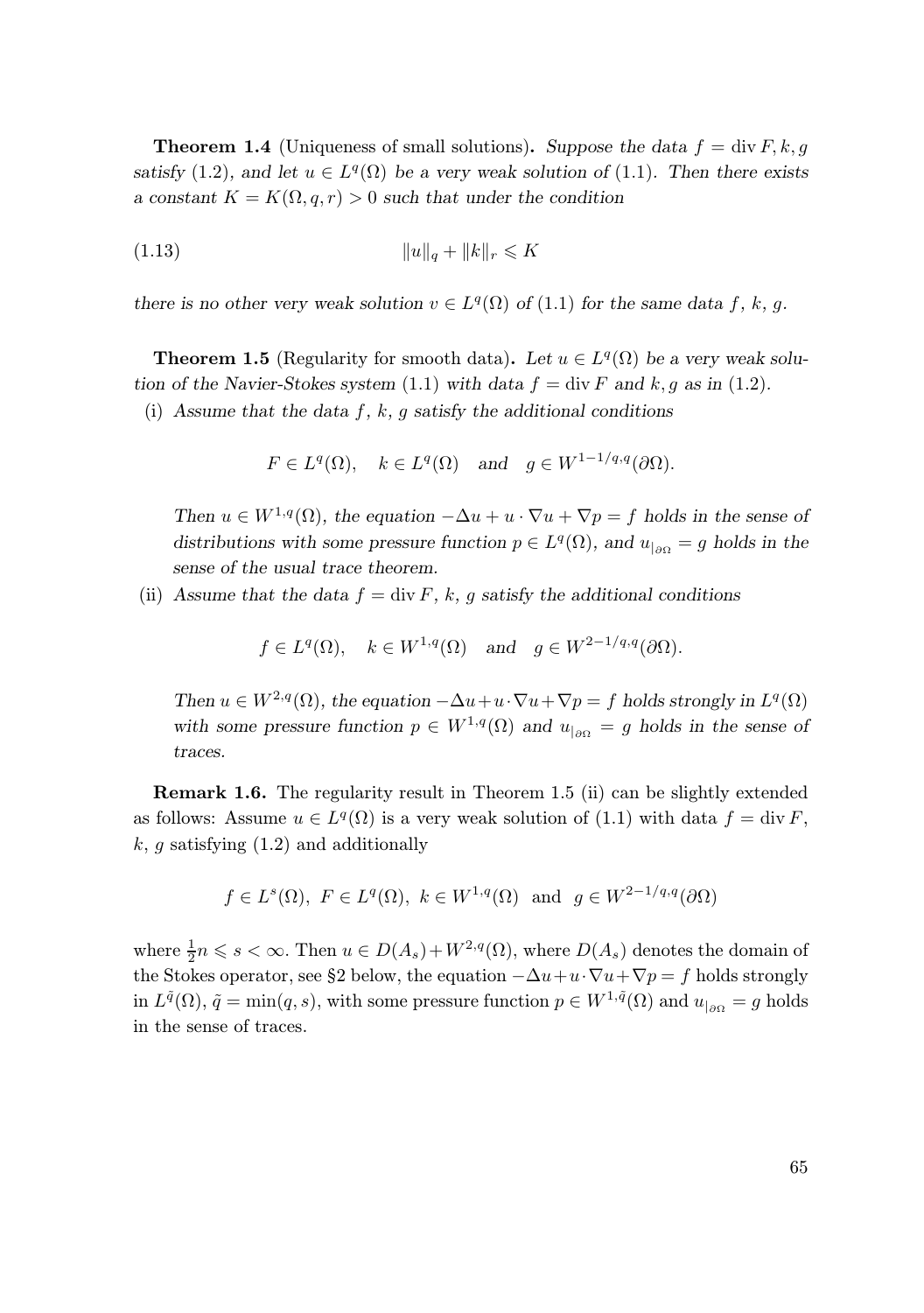### 2. Preliminaries

Let  $1 < q < \infty$  and  $q' = q/(q-1)$ . We need the usual function spaces  $L^q(\Omega)$ ,  $L^q(\partial\Omega),\,W^{\alpha,q}(\Omega),\,W_0^{\alpha,q}(\Omega),\,W^{-\alpha,q}(\Omega)=(W_0^{\alpha,q'}(\Omega))',\,W^{\alpha,q}(\partial\Omega),\,\text{and}\,\,W^{-\alpha,q}(\partial\Omega)=$  $(W^{\alpha,q'}(\partial\Omega))', 0\leqslant \alpha\leqslant 2.$  The corresponding pairings are denoted by  $\langle \cdot, \cdot \rangle_{\Omega}$  or  $\langle \cdot, \cdot \rangle_{\partial\Omega}$ , resp., and the corresponding norms are denoted by  $\|\cdot\|_q = \|\cdot\|_{q,\Omega}, \|\cdot\|_{\pm \alpha;q,\Omega} = \|\cdot\|_{\pm \alpha;q}$  $\|\cdot\|_{q,\partial\Omega}$ , and  $\|\cdot\|_{\pm\alpha;q,\partial\Omega}$ , respectively.

The spaces of smooth functions on  $\Omega$  are denoted by  $C^j(\Omega)$ ,  $C^j_0(\Omega)$ ,  $C^j(\overline{\Omega})$  for  $j = 0, 1, 2, \ldots$  and  $j = \infty$ . We set

$$
C_0^j(\overline{\Omega}) := \{ v \in C^j(\overline{\Omega}); \ v_{|_{\partial\Omega}} = 0 \},
$$
  

$$
C_{0,\sigma}^j(\overline{\Omega}) := \{ v = (v_1, \dots, v_n) \in C_0^j(\overline{\Omega}); \text{ div } v = 0 \},
$$

and  $C_{0,\sigma}^j(\Omega) := \{v \in C_0^j(\Omega) ; \text{ div } v = 0\}.$  The space of distributions  $C_0^{\infty}(\Omega)'$  is the dual space of  $C_0^{\infty}(\Omega)$  in the usual topology, the duality pairing of which is again denoted by  $\langle \cdot, \cdot \rangle_{\Omega}$ . Correspondingly, we use the test function space  $C^{j}(\partial \Omega)$ ,  $j = 1, 2$ , on the boundary  $\partial\Omega$ , and the corresponding distribution spaces  $C^j(\partial\Omega)'$  with pairing  $\langle \cdot, \cdot \rangle_{\partial\Omega}$ .

Let  $L^q_{\sigma}(\Omega)$  be the closure of  $C^{\infty}_{0,\sigma}(\Omega)$  in the norm  $\lVert \cdot \rVert_{L^q(\Omega)}$ . The dual space  $L^q_{\sigma}(\Omega)'$ of  $L^q_{\sigma}(\Omega)$  is identified with  $L^{q'}_{\sigma}(\Omega)$  by the pairing  $\langle f, v \rangle_{\Omega} = \int_{\Omega} f \cdot v \, dx$ . By analogy, we identify  $L^q(\partial\Omega)' = L^{q'}(\partial\Omega)$  with pairing  $\langle f, v \rangle_{\partial\Omega} = \int_{\partial\Omega} f \cdot v \, dS$ .

We need some trace and extension properties for  $\alpha = 1, 2$ . The trace map  $f \mapsto f_{|\alpha|}$ is a well defined bounded linear operator from  $W^{\alpha,q}(\Omega)$  onto  $W^{\alpha-1/q,q}(\partial\Omega)$ . Conversely, there exists a bounded linear operator  $E^1$ :  $W^{1-1/q,q}(\partial\Omega) \to W^{1,q}(\Omega)$  with  $E^1(h)_{|\partial\Omega} = h$ , and a bounded linear operator  $E^2$ :  $W^{2-1/q,q}(\partial\Omega) \times W^{1-1/q,q}(\partial\Omega) \to$  $W^{2,q}(\Omega)$  satisfying  $E^2(h_1, h_2)_{|\partial\Omega} = h_1, N \cdot \nabla E^2(h_1, h_2)_{|\partial\Omega} = h_2$ ; see [28], Theorem 5.8, [33], 5.4.4.

Let  $1 < r \leqslant q$ ,  $1/n + 1/q \geqslant 1/r$ , and let  $f = (f_1, \ldots, f_n) \in L^q(\Omega)$ , div  $f \in L^r(\Omega)$ . Then, using  $E^1$  with q replaced by  $q'$ , from the embedding estimate

$$
||E^{1}(h)||_{r',\Omega} \leq C(||E^{1}(h)||_{q',\Omega} + ||\nabla E^{1}(h)||_{q',\Omega}), \quad C = C(\Omega, q, r) > 0,
$$

and Green's identity  $\langle \text{div } f, E^1(h) \rangle_{\Omega} = \langle N \cdot f, h \rangle_{\partial \Omega} - \langle f, \nabla E^1(h) \rangle_{\Omega}$  for  $h \in$  $W^{1/q,q'}(\partial\Omega)$ , we get  $N \cdot f_{|\partial\Omega} \in W^{-1/q,q}(\partial\Omega)$  and the estimate

(2.1) 
$$
\|N \cdot f\|_{-\frac{1}{q};q,\partial\Omega} \leqslant C(\|f\|_{q,\Omega} + \|\operatorname{div} f\|_{r,\Omega})
$$

with  $C = C(\Omega, q, r) > 0$ .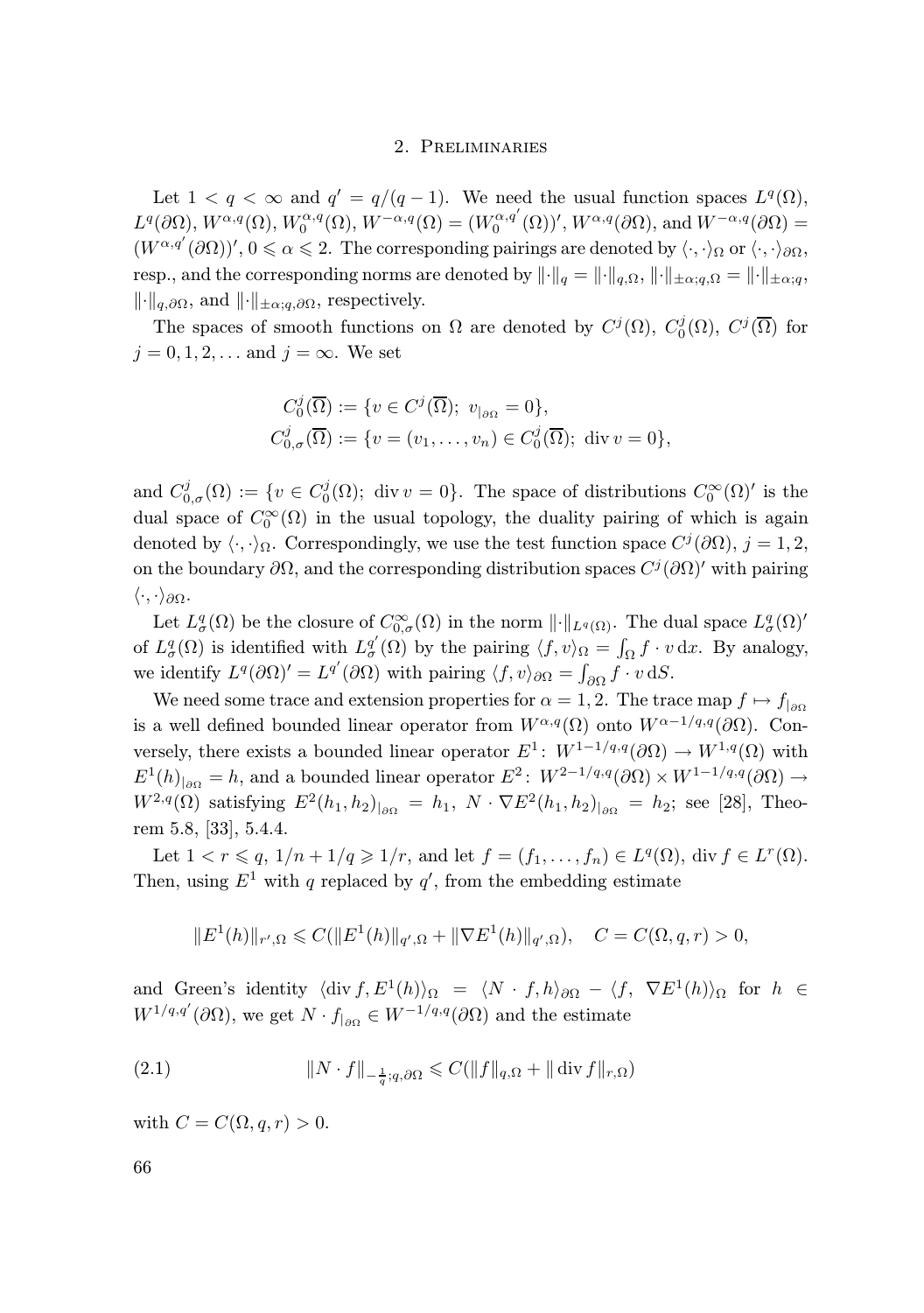Conversely, there is a linear operator  $\widehat{E}: W^{-1/q,q}(\partial \Omega) \to L^q(\Omega)$  satisfying div  $\widehat{E}(h) \in L^r(\Omega), N \cdot \widehat{E}(h)_{|\partial \Omega} = h$  and the estimate

$$
(2.2) \qquad \|\widehat{E}(h)\|_{q,\Omega} + \|\operatorname{div}\widehat{E}(h)\|_{r,\Omega} \leq C\|h\|_{-1/q;q,\partial\Omega}, \quad h \in W^{-1/q,q}(\partial\Omega),
$$

with  $C = C(\Omega, q, r) > 0$ ; see [29], Corollary 4.6, (4.10).

As an application we consider some gradient  $\nabla H = (D_1 H, \dots, D_n H) \in L^q(\Omega)$ with  $\Delta H$  ∈  $L^r(\Omega)$ , and apply (2.1) to  $\nabla H$  and to the vector fields  $f^{i,j}$  =  $(f_1^{i,j},...,f_n^{i,j}), 1 \leqslant i < j \leqslant n$ , satisfying  $f_i^{i,j} := D_j H$ ,  $f_j^{i,j} := -D_i H$  but  $f_k^{ij} = 0$ if  $i \neq k \neq j$ . Obviously div  $f^{i,j} = D_i D_j H - D_j D_i H = 0$  in the sense of distributions. Then  $N \cdot \nabla H_{\vert_{\partial\Omega}}$  and  $N \cdot f_{\vert_{\partial\Sigma}}^{i,j}$  $e^{i,j}$   $\in W^{-1/q,q}(\partial\Omega)$  are well defined by (2.1), and a calculation shows that each  $D_kH$ ,  $k = 1, \ldots, n$ , at  $\partial\Omega$  is a linear combination of  $N\cdot\nabla H_{|_{\partial\Omega}}$  and  $N\cdot f_{|_{\partial\Omega}}^{i,j}$  $\frac{i^{i,j}}{|a\Omega}$  with  $1 \leq i \leq j \leq n$ . Therefore we conclude from  $(2.1)$  that  $\nabla H_{\vert_{\partial\Omega}} \in W^{-1/q,q}(\partial\Omega)$  is well defined and satisfies the estimate

(2.3) 
$$
\|\nabla H\|_{-1/q;q,\partial\Omega} \leqslant C(\|\nabla H\|_{q,\Omega} + \|\Delta H\|_{r,\Omega})
$$

with  $C = C(\Omega, q, r) > 0$ .

Consider the data  $f = \text{div } F$ , k, g as in (1.9), and the weak Neumann problem

(2.4) 
$$
\Delta H = k, \quad N \cdot \nabla H_{|\partial \Omega} = N \cdot g
$$

where  $\nabla H \in L^q(\Omega)$  is considered as a solution. Then we use  $\widetilde{E}(h)$  with  $h = N \cdot g \in$  $W^{-1/q,q}(\partial\Omega)$ , and choose a solution  $b(h) \in W_0^{1,r}(\Omega)$  of the equation div  $b(h)$  = div  $\widehat{E}(h) - k \in L^r(\Omega)$ . Since

$$
\int_{\Omega} (\operatorname{div} \widehat{E}(h) - k) \, dx = \int_{\partial \Omega} N \cdot g \, dS - \int_{\Omega} k \, dx = 0,
$$

such a solution exists, see [18], Theorem III, 3.2, or [31], II, Lemma 2.1.1, and satisfies

(2.5) 
$$
\|b(h)\|_{q,\Omega} \leq C_1 \|\nabla b(h)\|_{r,\Omega} \leq C_2 (\|\text{div }\widehat{E}(h)\|_{r,\Omega} + \|k\|_{r,\Omega})
$$

with  $C_j = C_j(\Omega, q, r) > 0$ ,  $j = 1, 2$ . Writing (2.4) in the form

(2.6) 
$$
\Delta H = \text{div}(\widehat{E}(h) - b(h)), \quad N \cdot (\nabla H - \widehat{E}(h) - b(h))_{|\partial \Omega} = 0,
$$

we find, see [17], [29], a unique solution  $\nabla H \in L^{q}(\Omega)$  satisfying

$$
(2.7) \qquad \|\nabla H\|_{q,\Omega} \leq C_1(\|\widehat{E}(h)\|_{q,\Omega} + \|b(h)\|_{q,\Omega}) \leq C_2(\|N \cdot g\|_{-1/q;q,\partial\Omega} + \|k\|_{r,\Omega}),
$$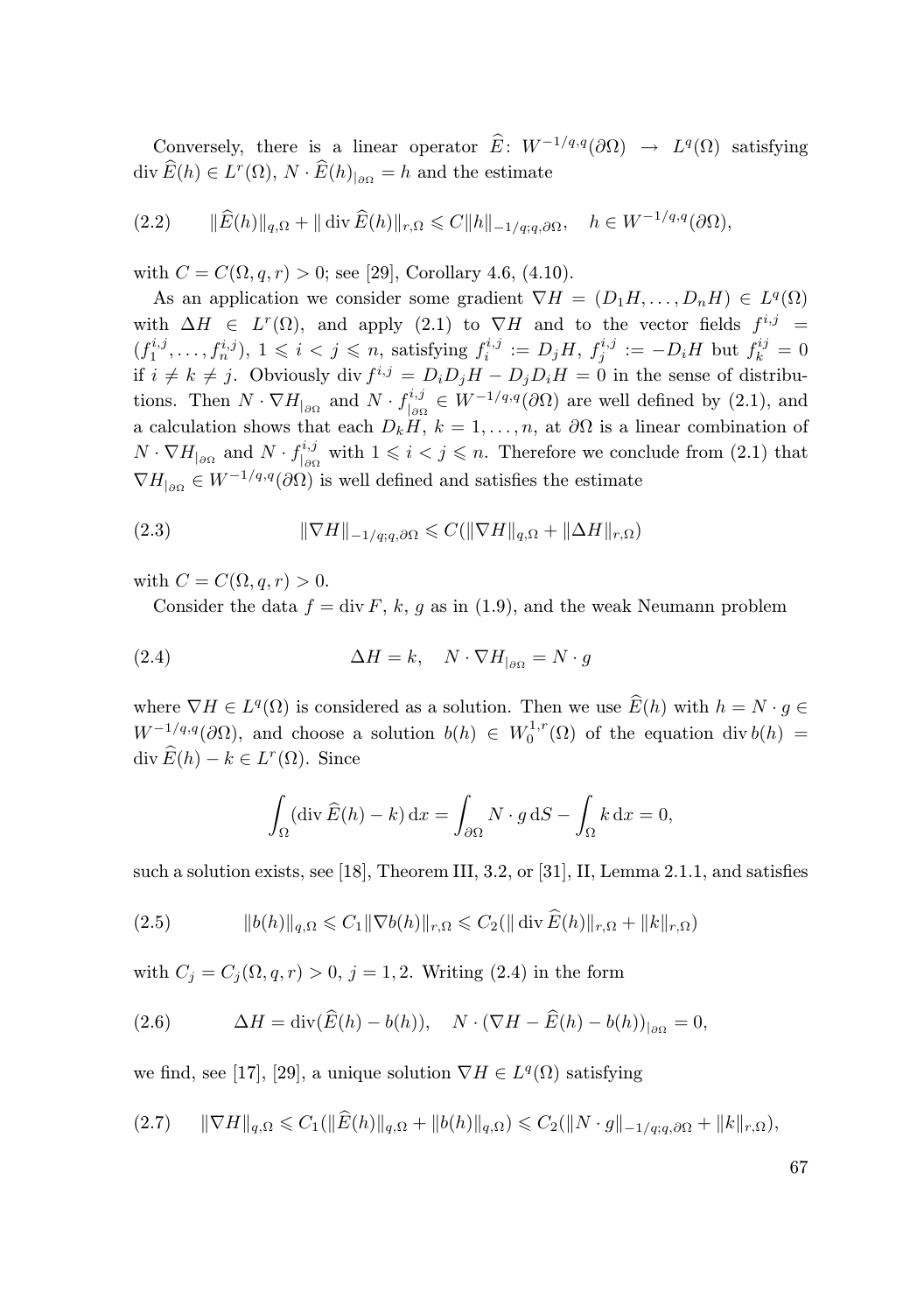and therefore

(2.8) 
$$
\|\nabla H\|_{-1/q;q,\partial\Omega} \leqslant C(\|N \cdot g\|_{-1/q;q,\partial\Omega} + \|k\|_{r,\Omega})
$$

with  $C = C(\Omega, q, r) > 0$ ,  $C_j = C_j(\Omega, q, r) > 0$ ,  $j = 1, 2$ .

For the proof of the identity  $(2.9)$  below we will approximate the data k, g in  $(2.4)$ by smooth functions  $k_j, g_j, j \in \mathbb{N}$ , such that

$$
\lim_{j \to \infty} ||k - k_j||_{r, \Omega} = 0, \lim_{j \to \infty} ||N \cdot (g - g_j)||_{-1/q; q, \partial \Omega} = 0, \text{ and } \int_{\Omega} k_j \, dx = \int_{\partial \Omega} N \cdot g_j \, dS.
$$

To prove their existence we use  $(2.6)$ ,  $F = \hat{E}(h) - b(h) \in L^r(\Omega)$ , and construct by a standard mollification procedure smooth functions  $F_j$ ,  $j \in \mathbb{N}$ , satisfying

$$
\lim_{j \to \infty} ||F_j - F||_{q,\Omega} = 0 \text{ and } \lim_{j \to \infty} ||\text{div}(F_j - F)||_{r,\Omega} = 0.
$$

Setting  $k_j = \text{div } F_j$ ,  $g_j = F_{j|\partial\Omega}$  and using (2.1) with f replaced by  $F - F_j$  we get the desired properties. Let  $\nabla H_j \in L^q(\Omega)$  be the corresponding smooth solutions of (2.4). Using (2.7), (2.8) with  $\nabla H, g, k$  replaced by  $\nabla H - \nabla H_i, g - g_i, k - k_i$  we see that  $\lim_{j\to\infty} \|\nabla H - \nabla H_j\|_{q,\Omega} = 0$  and  $\lim_{j\to\infty} \|\nabla H - \nabla H_j\|_{-1/q;q,\partial\Omega} = 0$ . Then, using the Stokes operator  $A_{q'}$  and its inverse  $A_{q'}^{-1}$ , see below, we get the important identity

(2.9) 
$$
\langle \nabla H, \Delta A_{q'}^{-1} v \rangle_{\Omega} = \lim_{j \to \infty} \langle \nabla H_j, \Delta A_{q'}^{-1} v \rangle_{\Omega}
$$

$$
= \lim_{j \to \infty} (\langle \nabla H_j, N \cdot \nabla A_{q'}^{-1} v \rangle_{\partial \Omega} + \langle \nabla \Delta H_j, A_{q'}^{-1} v \rangle_{\Omega})
$$

$$
= \langle \nabla H, N \cdot \nabla A_{q'}^{-1} v \rangle_{\partial \Omega}
$$

for all  $v \in L^{q'}_{\sigma}(\Omega)$  since div  $A^{-1}_{q'}v = 0$  and  $A^{-1}_{q'}v_{|\partial\Omega} = 0$ .

Let  $f = (f_1, \ldots, f_n) \in L^q(\Omega)$ . Then as in (2.6) the weak Neumann problem

$$
\Delta H = \text{div } f, \quad N \cdot (\nabla H - f)_{|\partial \Omega} = 0
$$

has a unique solution  $\nabla H \in L^q(\Omega)$ , see [17], [29], satisfying

$$
||\nabla H||_{q,\Omega} \leqslant C ||f||_{q,\Omega}
$$

with  $C = C(\Omega, q) > 0$ . Setting  $P_q f := f - \nabla H$  we get the Helmholtz projection as a bounded linear operator from  $L^q(\Omega)$  onto  $L^q_{\sigma}(\Omega)$  satisfying  $P_q^2 = P_q$  and  $P_q' = P_{q'}$ where  $P'_q$  means the dual operator.

The Stokes operator  $A_q$  with domain  $D(A_q) = L^q_\sigma(\Omega) \cap W_0^{1,q}(\Omega) \cap W^{2,q}(\Omega)$  and range  $R(A_q) = L^q_\sigma(\Omega)$  defined by  $A_q u := -P_q \Delta u$ ,  $u \in D(A_q)$ , is a densely defined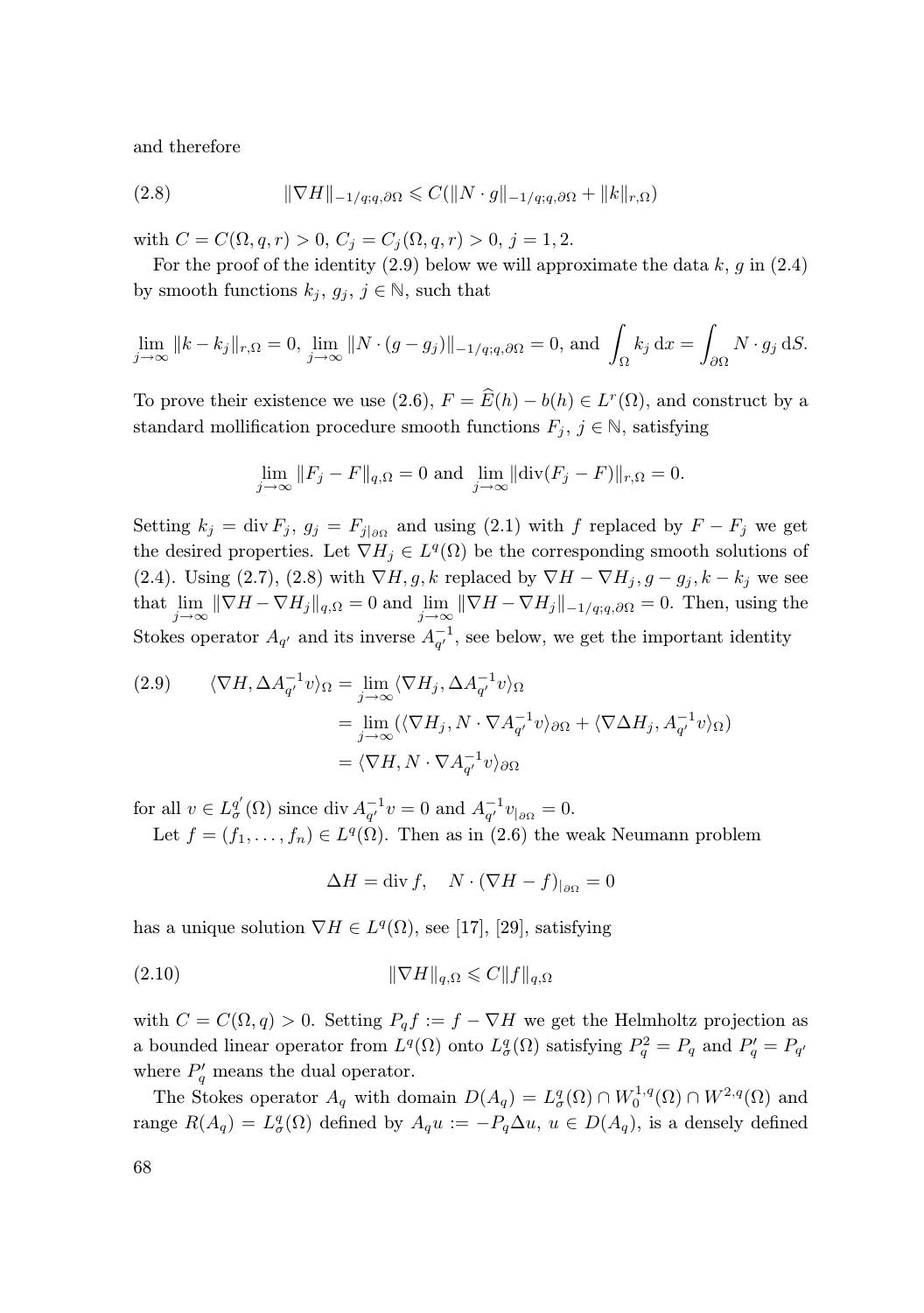closed operator satisfying  $\langle A_q u, v \rangle_{\Omega} = \langle u, A_{q'} v \rangle_{\Omega}$  for  $u \in D(A_q)$ ,  $v \in D(A_{q'})$ , and  $A_q u = A_\gamma u$  for  $1 \le q, \gamma \le \infty, u \in D(A_q) \cap D(A_\gamma)$ . The fractional power  $A_q^{\beta}$ :  $D(A_q^{\beta}) \to L^q_{\sigma}(\Omega), 0 \leq \beta \leq 1$ , with  $D(A_q) \subseteq D(A_q^{\beta}) \subseteq L^q_{\sigma}(\Omega)$ , is well defined and bijective; its inverse  $A_q^{-\beta} = (A_q^{\beta})^{-1}$  is bounded from  $L^q_{\sigma}(\Omega)$  onto  $R(A_q^{-\beta}) = D(A_q^{\beta})$ . Moreover, it holds  $(A_q^{\beta})' = A_{q'}^{\beta}$ . We note that the norms  $||u||_{2;q,\Omega}$  and  $||A_qu||_{q,\Omega}$ are equivalent for  $u \in D(A_q)$ , as well as the norms  $||u||_{1;q,\Omega}$  and  $||A_q^{1/2}u||_{q,\Omega}$  are equivalent for  $u \in D(A_q^{1/2})$ . Further the embedding estimate

(2.11) 
$$
\|u\|_{q,\Omega} \leq C \|A_\gamma^\beta u\|_{\gamma,\Omega}, \quad u \in D(A_\gamma^\beta), \ 1 < \gamma \leq q < \infty, \ 2\beta + \frac{n}{q} = \frac{n}{\gamma},
$$

holds with  $C = C(\Omega, q, \gamma) > 0$ . Using  $A_q^{1/2}$  we define the Yosida operators  $J_m =$  $(I + m^{-1}A_q^{1/2})^{-1}$  for  $m \in \mathbb{N}$ . It is well known that there exists  $C = C(\Omega, q) > 0$  such that

(2.12) 
$$
||J_m|| + ||m^{-1}A_q^{1/2}J_m|| \leq C, \quad m \in \mathbb{N},
$$

in the operator norm on  $L^q_{\sigma}(\Omega)$  and that  $J_m u \to u$  in  $L^q_{\sigma}(\Omega)$  as  $m \to \infty$ . See [4], [22], [23], [24], [27], [31], [33], concerning the Stokes operator.

Using  $(2.11)$  we get for  $f = \text{div } F$ ,  $f \in L^q(\Omega)$ ,  $F \in L^r(\Omega)$ , and arbitrary  $v \in L^{q'}_{{\sigma}}(\Omega)$ the estimate

$$
(2.13) \qquad |\langle f, A_{q'}^{-1} v \rangle_{\Omega}| = |\langle F, \nabla A_{q'}^{-1} v \rangle_{\Omega}| = |\langle F, \nabla A_{r'}^{-1/2} A_{r'}^{-1/2} v \rangle_{\Omega}|
$$
  

$$
\leq C_1 \|F\|_{r, \Omega} \|A_{r'}^{-1/2} v\|_{r', \Omega} \leq C_2 \|F\|_{r, \Omega} \|v\|_{q', \Omega}
$$

with  $C_j = C_j(\Omega, q, r) > 0$ ,  $j = 1, 2$ . This proves the existence of a unique  $\hat{f} \in L^q_{\sigma}(\Omega)$ satisfying  $\langle f, A_{q'}^{-1} v \rangle_{\Omega} = \langle \hat{f}, v \rangle_{\Omega}$  for all  $v \in L^{q'}_{\sigma}(\Omega)$ , and the estimate

(2.14) 
$$
\|\hat{f}\|_{q,\Omega} \leq C \|F\|_{r,\Omega}, \quad C = C(\Omega, q, r) > 0.
$$

Similarly as in the theory of distributions, we set, by definition,  $\hat{f} = A_q^{-1} P_q f \in L^q_{\sigma}(\Omega)$ giving this expression a generalizing meaning. Then  $A_q^{-1}P_qf$  is well defined by the relation

(2.15) 
$$
\langle A_q^{-1} P_q f, v \rangle_{\Omega} = \langle f, A_{q'}^{-1} v \rangle_{\Omega}, \quad v \in L_q^{q'}(\Omega).
$$

More generally, let  $f \in C_0^{\infty}(\Omega)'$  be any distribution such that  $\langle f, w \rangle_{\Omega}$  is well defined (by any continuous extension) for all test functions  $w \in D(A_{q'}^{\beta})$ ,  $0 \leq \beta \leq 1$ , and satisfies the estimate

(2.16) 
$$
|\langle f, A_{q'}^{-\beta} v \rangle_{\Omega}| \leqslant C_f \|v\|_{q',\Omega}, \ v \in L_{\sigma}^{q'}(\Omega).
$$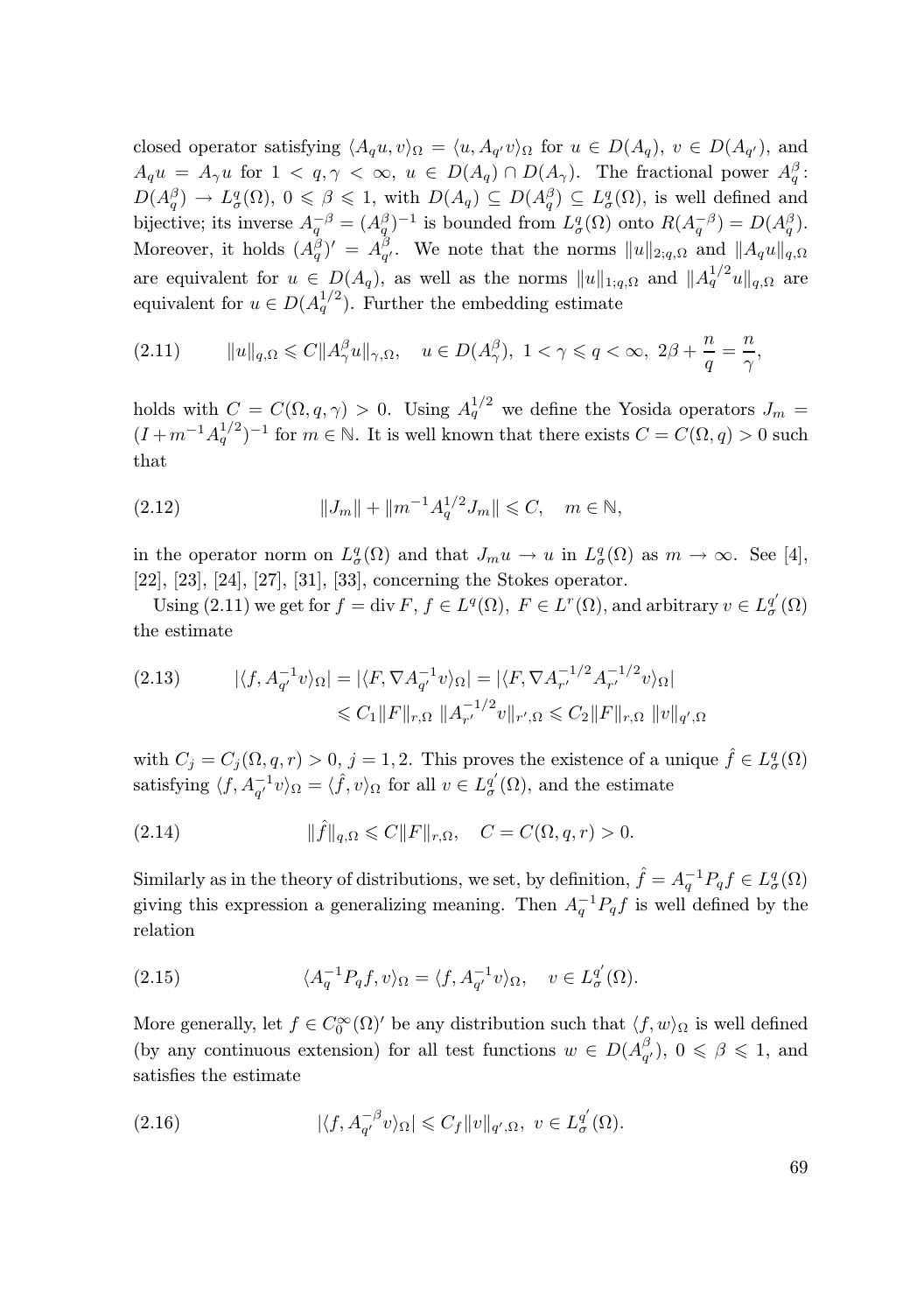Then  $A_q^{-\beta}P_q f \in L^q_{\sigma}(\Omega)$  is well defined by the relation

(2.17) 
$$
\langle A_q^{-\beta} P_q f, v \rangle_{\Omega} = \langle f, A_{q'}^{-\beta} v \rangle_{\Omega}, \ v \in L_q^{q'}(\Omega),
$$

giving  $A_q^{-\beta}P_qf$  a generalized meaning, and it holds

(2.18) kA −β <sup>q</sup> Pqfk<sup>q</sup> 6 C<sup>f</sup> .

As an example we mention the estimate

(2.19) 
$$
\|A_q^{-1/2}P_q \text{ div } w\|_q \leq C \|w\|_q, \quad w \in L^q(\Omega), \ 1 < q < \infty,
$$

with  $C = C(\Omega, q) > 0$ . See [31], III, 2.5, 2.6, for similar definitions.

Let  $w \in C^2_{0,\sigma}(\overline{\Omega})$  and  $v = A_{q'}w$ . Then, using (2.11) and the trace estimates, we obtain that

$$
(2.20) \qquad |\langle g, N \cdot \nabla A_{q'}^{-1} v \rangle_{\partial \Omega}| \leq C_1 \|g\|_{-1/q;q,\partial \Omega} \|\nabla A_{q'}^{-1} v\|_{1/q;q',\partial \Omega}
$$
  

$$
\leq C_2 \|g\|_{-1/q;q,\partial \Omega} \|\nabla A_{q'}^{-1} v\|_{1;q',\Omega}
$$
  

$$
\leq C_3 \|g\|_{-1/q;q,\partial \Omega} \|v\|_{q',\Omega}
$$

with  $C_j = C_j(\Omega, q) > 0$ ,  $j = 1, 2, 3$ . Since  $L^q_\sigma(\Omega) = (L^{q'}_\sigma(\Omega))'$ , there is a unique  $G \in L^q_{\sigma}(\Omega)$  satisfying

(2.21) 
$$
\langle G, v \rangle_{\Omega} = \langle g, N \cdot \nabla A_{q'}^{-1} v \rangle_{\partial \Omega} \text{ for all } v \in L_{\sigma}^{q'}(\Omega),
$$

$$
||G||_{q, \Omega} \leq C ||g||_{-1/q; q, \partial \Omega}
$$

with  $C = C(\Omega, q) > 0$ .

Finally we need the density property

(2.22) 
$$
\overline{A_q C_{0,\sigma}^2(\overline{\Omega})}^{\|\cdot\|_{q,\Omega}} = L^q_{\sigma}(\Omega).
$$

Indeed, consider  $f \in L^q_{\sigma}(\Omega)$ , choose  $f_j \in C^{\infty}_{0,\sigma}(\Omega)$ ,  $j \in \mathbb{N}$ , with  $\lim_{j \to \infty} ||f - f_j||_{q,\Omega} = 0$ and let  $u_j = A_q^{-1} f_j$ . The regularity property in [30], p. 518, (9.13) shows that  $u_j \in C^2_{0,\sigma}(\overline{\Omega})$  for  $j \in \mathbb{N}$ , and we see that  $A_q u_j = f_j \to f$  in  $L^q_\sigma(\Omega)$  as  $j \to \infty$ . This proves (2.22). Moreover, this proof shows that  $C_{0,\sigma}^2(\overline{\Omega}) \subseteq D(A_q)$  is a core of  $D(A_q)$ .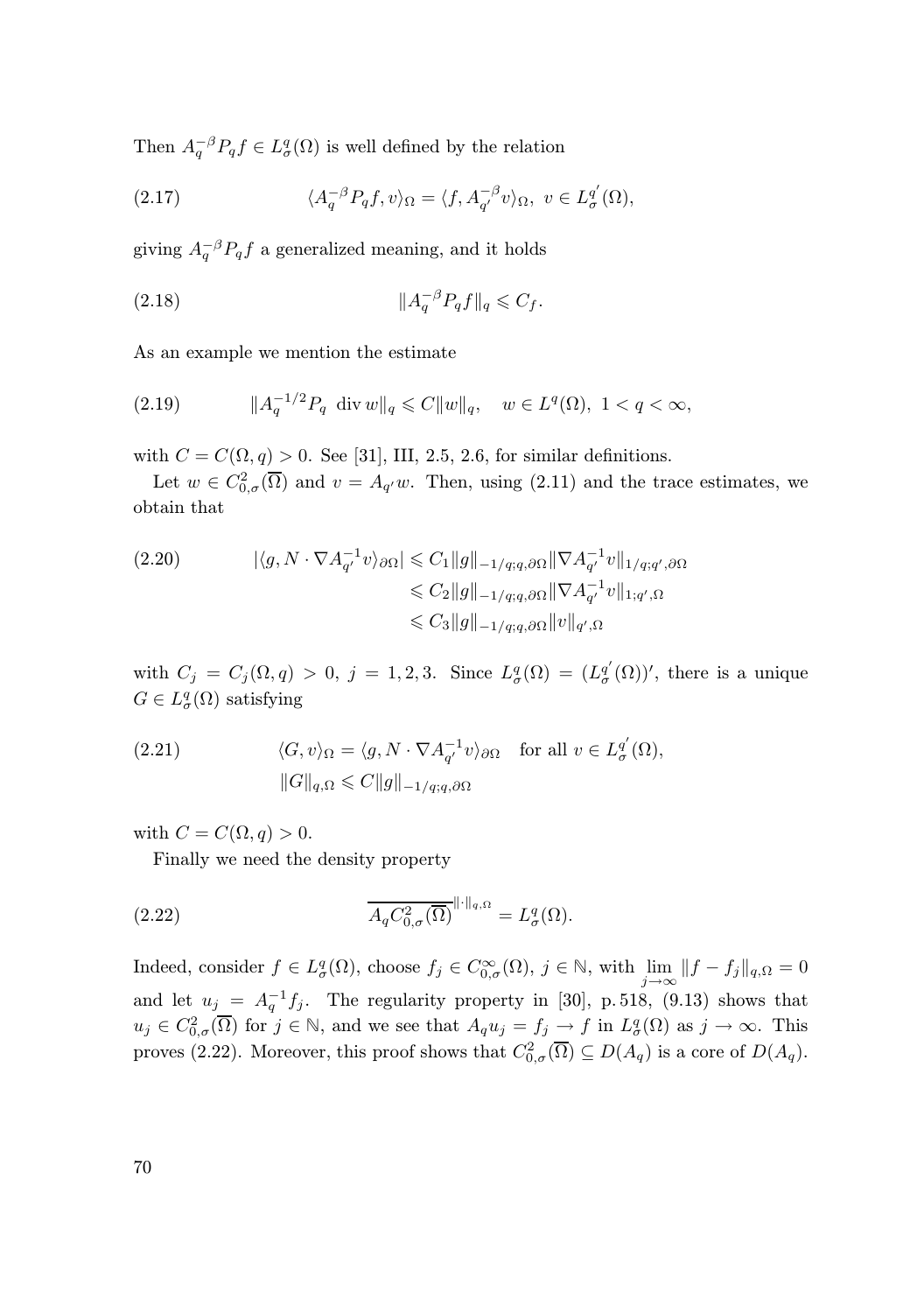#### 3. Proof of theorems

Given data  $f = \text{div } F$ , k, g as in (1.9) we derive a representation formula for the solution  $u \in L^q(\Omega)$  of the linearized system (1.8).

Consider the solution  $\nabla H \in L^q(\Omega)$  of the system (2.4). From (2.8) we know that  $\hat{g} := \nabla H_{\text{loc}} \in W^{-1/q,q}(\partial \Omega)$  is well defined, and from (2.9) we conclude that  $-\langle \nabla H, \Delta w \rangle_{\Omega} + \langle \hat{g}, N \cdot \nabla w \rangle_{\partial \Omega} = 0$  for all  $w \in C^2_{0,\sigma}(\overline{\Omega}), v = A_{q'}w, w = A_{q'}^{-1}v$ . This shows, see (1.10), that  $u_1 := \nabla H$  is a very weak solution of the linear system

(3.1) 
$$
-\Delta u_1 + \nabla p_1 = 0, \quad \text{div } u_1 = k, \quad u_{1|_{\partial \Omega}} = \hat{g}.
$$

Next set  $\tilde{g} := g - \hat{g} \in W^{-1/q,q}(\partial \Omega)$  and choose  $G \in L^q_{\sigma}(\Omega)$ , using (2.21) with g replaced by  $\tilde{g}$ , such that  $\langle \tilde{g}, N \cdot \nabla A_{q'}^{-1} v \rangle_{\partial \Omega} = \langle \tilde{G}, v \rangle_{\Omega}, v \in L_{\sigma}^{q'}(\Omega)$ . Setting  $w = A_{q'}^{-1} v$ we get

$$
\langle \widetilde{G}, \Delta w \rangle_{\Omega} = -\langle \widetilde{G}, -P_{q'} \Delta w \rangle_{\Omega} = -\langle \widetilde{G}, v \rangle_{\Omega} = -\langle \widetilde{g}, N \cdot \nabla w \rangle_{\partial \Omega}
$$

which shows that  $u_2 := -\widetilde{G}$  is a very weak solution of the linear system

(3.2) 
$$
-\Delta u_2 + \nabla p_2 = 0
$$
, div  $u_2 = 0$ ,  $u_{2|_{\partial\Omega}} = \tilde{g}$ .

Finally, we set  $u_3 := A_q^{-1} P_q f$ , see (2.15), and conclude that  $u_3$  is a very weak solution of the linear system

(3.3) 
$$
-\Delta u_3 + \nabla p_3 = f, \quad \text{div } u_3 = 0, \quad u_{3|_{\partial\Omega}} = 0.
$$

Combining (3.1), (3.2), (3.3) and using div $(u_1+u_2+u_3) = k$  and  $N \cdot (u_1+u_2+u_3)|_{\partial\Omega} =$  $N \cdot g$  we see that  $u \in L^q(\Omega)$  defined by

(3.4) 
$$
u := u_1 + u_2 + u_3 = \nabla H - \tilde{G} + A_q^{-1} P_q f
$$

is a very weak solution of the linearized system  $(1.8)$ . Using  $(2.7)$ ,  $(2.14)$  and  $(2.21)$ with  $G, g$  replaced by  $\widetilde{G}, \widetilde{g}$ , we obtain the estimate

(3.5) 
$$
||u||_{q,\Omega} \leq C(||F||_{r,\Omega} + ||k||_{r,\Omega} + ||g||_{-1/q;q,\partial\Omega})
$$

with  $C = C(\Omega, q, r) > 0$ .

To prove uniqueness let  $v \in L^q(\Omega)$  be another very weak solution of (1.8) for the same data (1.9). Then  $u - v$  is a very weak solution of (1.8) with data  $f = 0$ ,  $k = 0, g = 0.$  From (1.10) we obtain that  $-\langle u - v, \Delta w \rangle_{\Omega} = \langle u - v, A_{q'} w \rangle_{\Omega}$  for all  $w \in C^2_{0,\sigma}(\overline{\Omega})$ , and using  $(2.22)$  we get that  $u - v = 0$ ,  $u = v$ . Therefore, each very weak solution of  $(1.8)$  with data  $(1.9)$  has the representation  $(3.4)$ .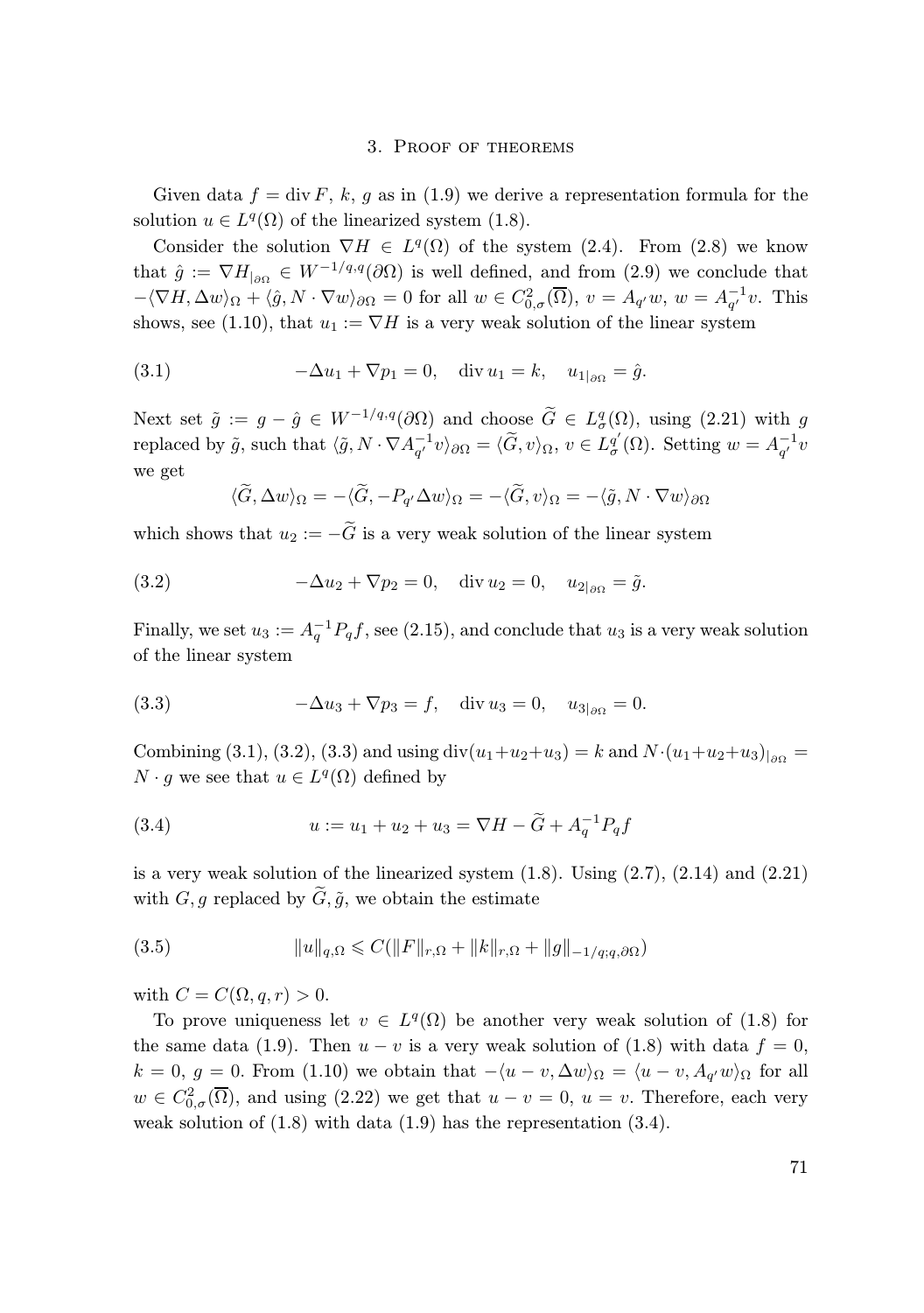Observe that in the proof of (3.4) we only used that  $A_q^{-1}P_qf \in L^q_{\sigma}(\Omega)$  is well defined in the sense of (2.17) with  $\beta = 1$ . Thus instead of  $f = \text{div } F$  with  $F \in L^r(\Omega)$ we only need to assume that f is a distribution such that  $A_q^{-1}P_qf \in L^q_{\sigma}(\Omega)$  is well defined with (2.16)–(2.18) for  $\beta = 1$ . In this case we may define a very weak solution  $u \in L^{q}(\Omega)$  of (1.8) replacing the term  $-\langle F, \nabla w \rangle_{\Omega}$  in (1.10) by  $\langle f, w \rangle_{\Omega}$ , and obtaining for  $u$  the formula  $(3.4)$  and the estimate

$$
(3.6) \t\t ||u||_{q,\Omega} \leqslant C(||A_q^{-1}P_qf||_{q,\Omega} + ||k||_{r,\Omega} + ||g||_{-1/q;q,\partial\Omega})
$$

with  $C = C(\Omega, q, r) > 0$ . This generalizes slightly the notion of a very weak solution  $u$  in Definition 1.2. The same extension is allowed in Definition 1.1.

Proof of Theorem 1.3. Considering the nonlinear case we suppose that the data  $f = \text{div } F$ , k, g satisfy the conditions (1.2). First assume that  $u \in L^q(\Omega)$  is a given very weak solution of (1.1). Setting  $\hat{f} := f - \text{div}(uu) + ku$  we obtain that  $A_q^{-1}P_q\hat{f} \in L^q_{\sigma}(\Omega)$  is well defined in the general sense (2.17), see (3.9), (3.10) below.

Therefore,  $u$  is a very weak solution of the linear system

(3.7) 
$$
-\Delta u + \nabla p = \hat{f}, \quad \text{div } u = k, \quad u_{|_{\partial\Omega}} = g,
$$

and, using (3.4), we get the representation

(3.8) 
$$
u = \mathscr{F}(u) := \nabla H - \tilde{G} + A_q^{-1} P_q f - A_q^{-1} P_q \operatorname{div}(uu) + A_q^{-1} P_q(ku).
$$

Next we show that  $u = \mathscr{F}(u)$  has a solution  $u \in L^q(\Omega)$  using Banach's fixed point principle in a standard way.

Indeed, using  $(2.15)$  and  $(2.11)$  we obtain similarly as in  $(2.13)$  that

(3.9) 
$$
|\langle A_q^{-1} P_q \operatorname{div}(uu), v \rangle_{\Omega}| = |\langle uu, \nabla A_{q'}^{-1} v \rangle_{\Omega}|
$$

$$
\leq C_1 \|uu\|_{q/2, \Omega} \|\nabla A_{q'}^{-1} v\|_{(q/2)',\Omega}
$$

$$
\leq C_2 \|u\|_q^2 \|A_{(q/2)}^{-1/2} v\|_{(q/2)',\Omega}
$$

$$
\leq C_3 \|u\|_{q,\Omega}^2 \|v\|_{q',\Omega}
$$

and that

$$
(3.10) \qquad |\langle A_q^{-1}P_q(ku), v \rangle_{\Omega}| = |\langle ku, A_{q'}^{-1}v \rangle_{\Omega}|
$$
  
\$\leq C\_1 ||ku||\_{(1/r+1/q)^{-1},\Omega} || A\_{q'}^{-1}v||\_{(1-1/r-1/q)^{-1},\Omega} \$  
\$\leq C\_2 ||k||\_{r,\Omega} ||u||\_{q,\Omega} ||v||\_{q',\Omega}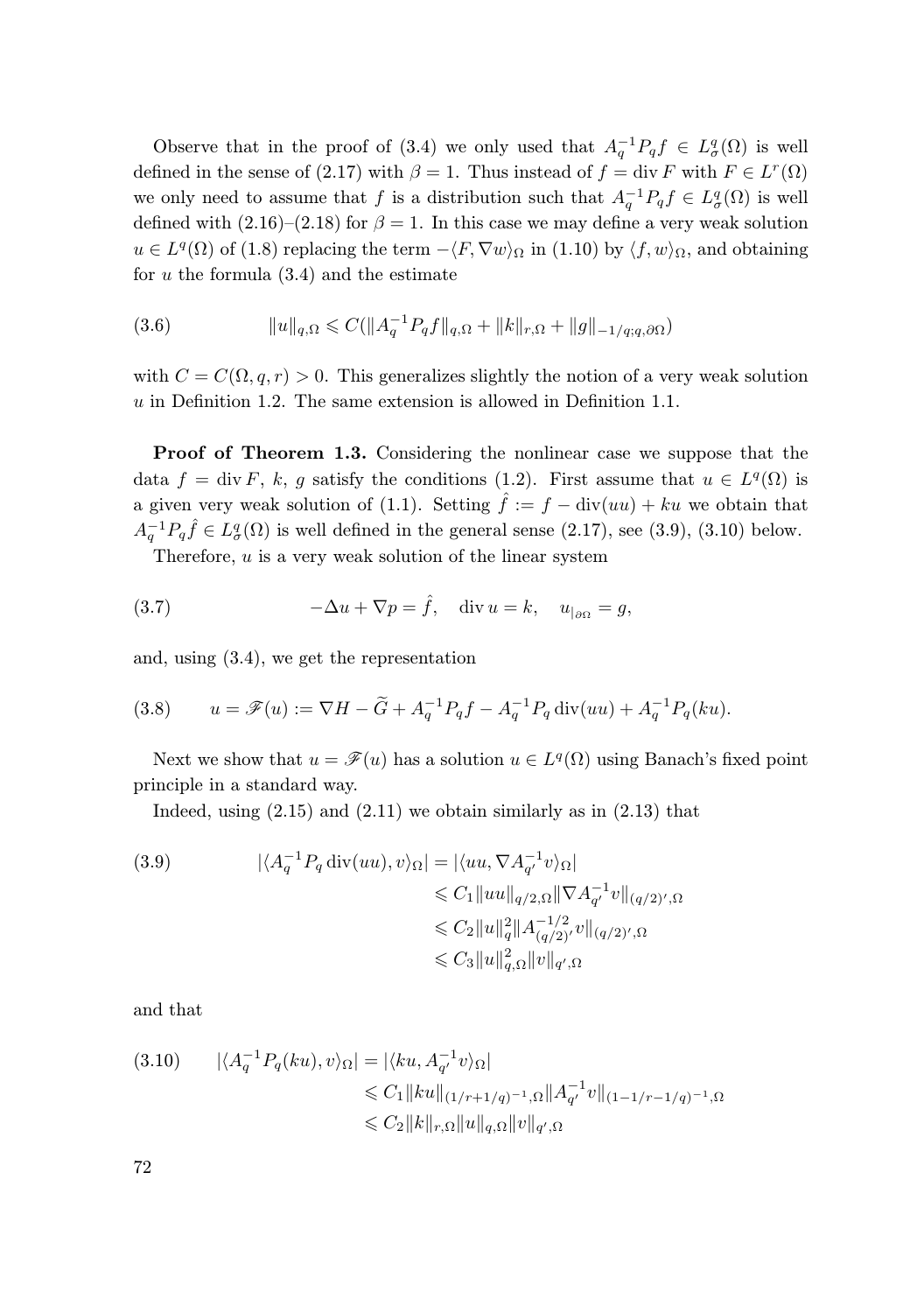for  $v \in L^{\underline{q}'}_{\sigma}(\Omega)$  and with  $C_1$ ,  $C_2$ ,  $C_3$  depending on  $\Omega$ , q, r. Here we need that  $q' < r \leq q$  yielding  $1/r + 1/q < 1$ , and  $q \geq n$ ,  $1/n + 1/q \geq 1/r$ . This shows that  $-A_q^{-1}P_q \operatorname{div}(uu) + A_q^{-1}P_q(ku) \in L^q_\sigma(\Omega)$  is well defined for  $u \in L^q(\Omega)$ ; moreover, we get from  $(3.6), (3.9), (3.10)$  and  $(2.14)$  the estimate

$$
(3.11) \quad \|\mathscr{F}(u)\|_{q,\Omega} \leq C(\|u\|_{q,\Omega}^2 + \|k\|_{r,\Omega}\|u\|_{q,\Omega} + \|F\|_{r,\Omega} + \|k\|_{r,\Omega} + \|g\|_{-1/q;q,\partial\Omega}),
$$

with  $C = C(\Omega, q, r) > 0$ , which can be written in the form

$$
\|\mathscr{F}(u)\|_{q,\Omega} \leqslant a\|u\|_{q,\Omega}^2 + b\|u\|_{q,\Omega} + c
$$

with  $a := C, b := C||k||_{r,\Omega}, c := C(||F||_{r,\Omega} + ||k||_{r,\Omega} + ||g||_{-1/q;q,\partial\Omega}).$  In the same way we obtain that

(3.12) 
$$
\|\mathscr{F}(u)-\mathscr{F}(v)\|_{q,\Omega}\leqslant (a(\|u\|_{q,\Omega}+\|v\|_{q,\Omega})+b)\|u-v\|_{q,\Omega}
$$

for  $u, v \in L^q(\Omega)$ .

Up to now  $u \in L^q(\Omega)$  was a given very weak solution of (1.1). To prove existence, we have to solve the fixed point problem  $u = \mathscr{F}(u)$ . For this purpose assume that

$$
(3.13) \t 4ac + 2b < 1,
$$

and consider the closed ball  $\mathscr{B} := \{u \in L^q(\Omega); ||u||_{q,\Omega} \leqslant y_1\}$  where  $y_1 = 2c(1 - b + 1)$  $\sqrt{1+b^2-(4ac+2b)})^{-1} > 0$  is the smallest root of the equation  $y = ay^2 + by + c$ . Setting  $K = K(\Omega, q, r) := (4C^2 + 3C)^{-1}$  with C from (3.11) we see that (1.11) is sufficient for (3.13) to be satisfied. If  $u \in \mathscr{B}$ , we obtain that  $\|\mathscr{F}(u)\|_{q,\Omega} \leqslant ay_1^2 +$  $by_1 + c = y_1 \leq 2c$  and that  $\mathscr{F}(u) \in \mathscr{B}$ . Thus Banach's fixed point principle yields a unique  $u \in \mathscr{B}$  with  $u = \mathscr{F}(u)$ . This u is a very weak solution of (3.7) and therefore also of (1.1). Further we see that  $||u||_{a,\Omega} \leq y_1 \leq 2c$  which proves (1.12).

This completes the existence proof. The uniqueness of the solution  $u$  is a consequence of Theorem 1.4 when we use the estimate (1.12). Note that the constant  $K = (4C^2 + 3C)^{-1}$  with C from (3.11) is only sufficient for the existence; in general, the uniqueness requires another constant. The assertion concerning  $p$  follows by de Rham's argument. Now Theorem 1.3 is completely proved.

**Proof of Theorem 1.4.** Given very weak solutions  $u, v \in L^q(\Omega)$  where u satisfies (1.13) a calculation shows that  $w = u - v \in L^q_\sigma(\Omega)$  is a very weak solution of the linear system

$$
-\Delta w + \nabla p = \hat{f}, \quad \text{div } w = 0 \text{ in } \Omega, \quad w_{|\partial \Omega} = 0,
$$

| I | ×,            |
|---|---------------|
|   | ٦<br>M.<br>۰. |
|   |               |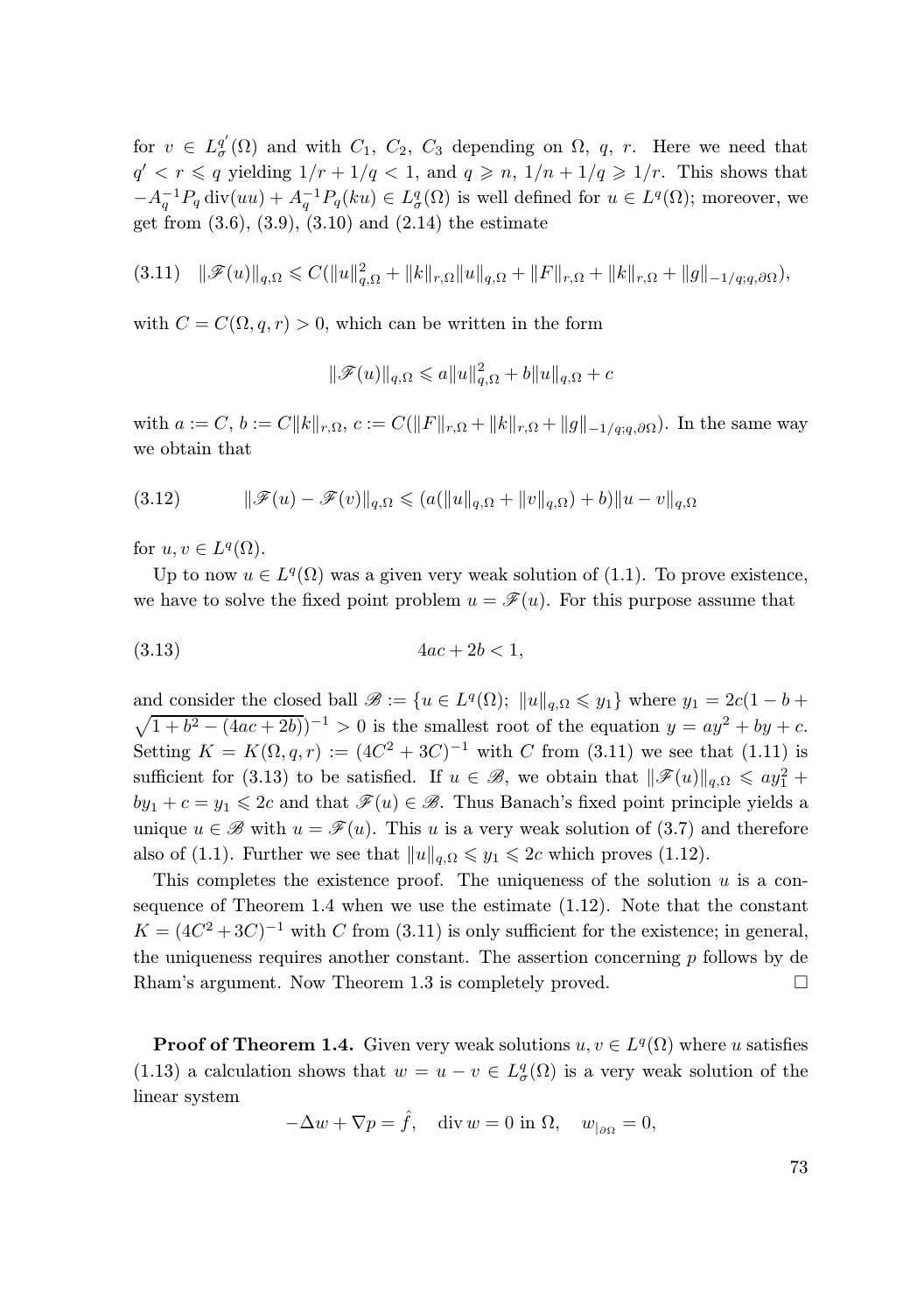with  $\hat{f} = -\text{div}(vw + wu) + kw$ . Then the representation formula (3.4) yields the well defined relation

(3.14) 
$$
w = -A_q^{-1} P_q \operatorname{div}(vw + wu) + A_q^{-1} P_q(kw).
$$

First let  $q > n$ . Then we conclude using estimates as in the previous proof that

(3.15) 
$$
-A_q^{-1/2} P_q \operatorname{div}(vw+wu) + A_q^{-1/2} P_q(kw) \in L^{q/2}(\Omega).
$$

In view of (3.14) we see that  $w \in D(A_{\alpha/2}^{1/2})$  $q_{q/2}^{1/2}$ , yielding  $w \in L^{q_1}(\Omega)$  where  $1/n + 1/q_1 =$  $2/q$ , see (2.11). Since  $q > n$  and consequently  $q_1 > q$ , we may repeat this argument and obtain in a finite number of steps that  $w \in D(A_2^{1/2})$ . Then take in (3.14) the scalar product with  $A_2w$ , write  $vw = uw - ww$  and use that  $\langle \text{div}(ww), w \rangle = 0$ . Now the smallness assumption (1.13) and an absorption argument show that  $||A_2^{1/2}w||_2 \leq$ 0 yielding  $w = 0$  and  $u = v$ .

If  $q = n$  we need an additional smoothing step using the Yosida operators  $J_m =$  $(I + m^{-1}A_q^{1/2})^{-1}$ ,  $m \in \mathbb{N}$ , see [31], p. 298, concerning a similar procedure. Furthermore, we choose  $C_0^{\infty}$ -functions  $k_j, v_j$  and  $u_j, j \in \mathbb{N}$ , satisfying  $||k - k_j||_r \to 0$ , and  $||v - v_j||_n + ||u - u_j||_n \to 0$  as  $j \to \infty$ . Then (3.14) will be rewritten, using  $w = J_m w + m^{-1} A_q^{1/2} J_m w$  on the right-hand side, in the form

$$
(3.16) \quad A_q^{1/2} J_m w = -J_m A_q^{-1/2} P_q \, \operatorname{div}((v - v_j) J_m w + (J_m w)(u - u_j))
$$

$$
- \frac{1}{m} J_m A_q^{-1/2} P_q \, \operatorname{div}((v - v_j) A_q^{1/2} J_m w + (A_q^{1/2} J_m w)(u - u_j))
$$

$$
- J_m A_q^{-1/2} P_q \, \operatorname{div}(v_j w + w u_j) + J_m A_q^{-1/2} P_q((k - k_j) J_m w)
$$

$$
+ \frac{1}{m} J_m A_q^{-1/2} P_q((k - k_j) A_q^{1/2} J_m w) + J_m A_q^{-1/2} P_q(k_j w)
$$

$$
=: h_1 + h_2 + h_3 + h_4 + h_5 + h_6;
$$

see [31], V.1.8, p. 298 concerning this smoothing procedure.

Next choose  $q_1 > q = n$  and  $\alpha \in [0,1]$  such that  $(2+\alpha)/n + 1/q_1 < 1$  and  $(1+\alpha)/n \geq 1/r$ . If  $n > 3$ , then  $\alpha = 1$  is possible. In the case  $q = n = 3$  and consequently  $r > q' = \frac{3}{2}$  we find  $\alpha \in [0, 1)$  to fulfill both conditions. Further observe that  $q_1 > n$  can be chosen so large that  $\varrho := (1/n + 1/q_1)^{-1} \geq 2$ . Using  $(2.12)$ ,  $(2.13)$ , and  $(2.19)$ ,  $h_1$  in  $(3.16)$  is estimated by

$$
||h_1||_{\varrho} \leq C_1 ||(v - v_j)J_m w + (J_m w)(u - u_j)||_{\varrho}
$$
  
\n
$$
\leq C_2 (||v - v_j||_n + ||u - u_j||_n) ||J_m w||_{q_1}
$$
  
\n
$$
\leq C_3 (||v - v_j||_n + ||u - u_j||_n) ||A_{\varrho}^{1/2} J_m w||_{\varrho}.
$$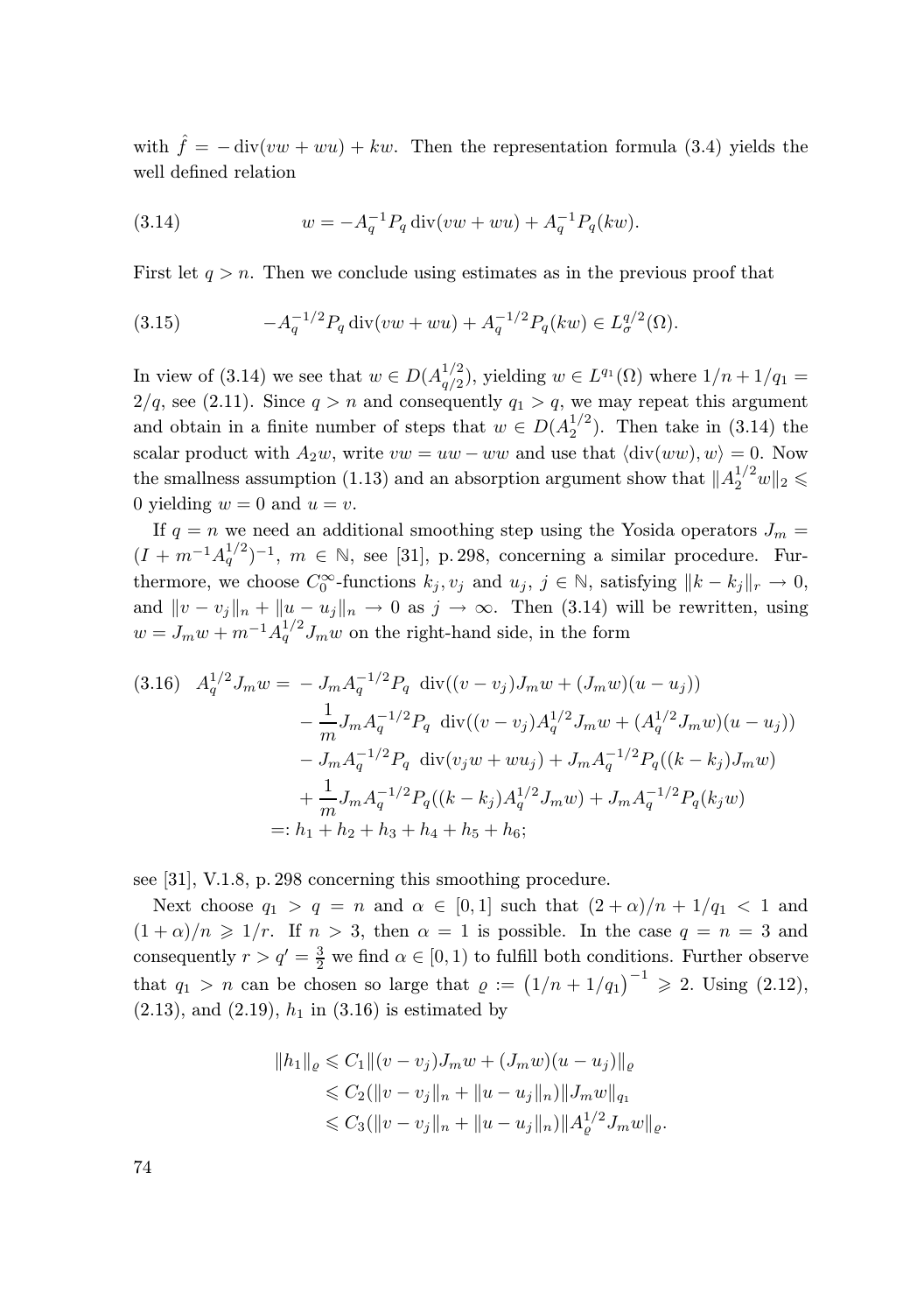Concerning  $h_2$  let  $\varrho_1 \in (1, n)$  be defined by  $1/n + 1/\varrho = 1/\varrho_1$ . Then by  $(2.12), (2.13),$  $(2.19),$ 

$$
||h_2||_{\varrho} \leq C_1 ||A_{\varrho}^{1/2} h_2||_{\varrho_1} \leq C_2 ||(v-v_j)A_q^{1/2} J_m w + (A_q^{1/2} J_m w)(u-u_j)||_{\varrho_1}
$$
  

$$
\leq C_2 (||v-v_j||_n + ||u-u_j||_n) ||A_{\varrho}^{1/2} J_m w||_{\varrho}.
$$

Moreover,

$$
||h_3||_{\varrho}\leqslant C||v_jw+wu_j||_{\varrho}\leqslant C(||v_j||_{q_1}+||u_j||_{q_1})||w||_n.
$$

Next, since  $r \geqslant \frac{1}{2}n$ ,

$$
||h_4||_{\varrho} \leq C_1 ||(k - k_j)J_m w||_{\varrho_1} \leq C_1 ||k - k_j||_{n/2} ||J_m w||_{q_1}
$$
  

$$
\leq C_2 ||k - k_j||_r ||A_{\varrho}^{1/2} J_m w||_{\varrho}.
$$

Looking at the estimate of  $h_2$  and (2.13), we get for  $h_5$  with  $\varrho_2 > 1$  defined by  $1/\varrho_2 = \alpha/n + 1/\varrho_1$ , that

$$
||h_5||_{\varrho} \leq C_1 ||A_q^{-1/2} P_q((k - k_j) A_q^{1/2} J_m w)||_{\varrho_1}
$$
  
\n
$$
\leq C_2 ||A_q^{\alpha/2 - 1/2} (P_q(k - k_j) A_q^{1/2} J_m w)||_{\varrho_2}
$$
  
\n
$$
\leq C_3 ||(k - k_j) A_q^{1/2} J_m w||_{\varrho_2}
$$
  
\n
$$
\leq C_3 ||k - k_j||_{n/(1 + \alpha)} ||A_\varrho^{1/2} J_m w||_{\varrho}
$$
  
\n
$$
\leq C_4 ||k - k_j||_r ||A_\varrho^{1/2} J_m w||_{\varrho}.
$$

Finally,

$$
||h_6||_{\varrho} \leq C_1 ||k_j w||_{\varrho_1} \leq C_1 ||k_j||_{\varrho} ||w||_n \leq C_2 ||k_j||_{q_1} ||w||_n.
$$

Summarizing the L<sup>e</sup>-estimates of  $h_j$ ,  $1 \leq j \leq 6$ , we get from (3.16) the estimate

$$
(3.17) \quad ||A_{\varrho}^{1/2} J_m w||_{\varrho} \leq C_5(||v - v_j||_n + ||u - u_j||_n + ||k - k_j||_r) ||A_{\varrho}^{1/2} J_m w||_{\varrho} + C_6 (||v_j||_{q_1} + ||u_j||_{q_1} + ||k_j||_{q_1}) ||w||_n
$$

with constants  $C, C_1, \ldots, C_6 > 0$  independent of  $m \in \mathbb{N}$ . Now choose  $j \in \mathbb{N}$  sufficiently large such that  $||v - v_j||_n + ||u - u_j||_n + ||k - k_j||_r \le 1/(2C_5)$ . Hence, for this fixed *j* and for every  $m \in \mathbb{N}$ 

$$
||A_{\varrho}^{1/2} J_m w||_{\varrho} \leqslant M := 2C_6(||v_j||_{q_1} + ||u_j||_{q_1} + ||k_j||_{q_1})||w||_n.
$$

Since the graph of  $A_{\varrho}^{1/2}$  is weakly closed and since  $J_m w \to w$  in  $L^{\varrho}_{\sigma}(\Omega)$ , we conclude that  $w \in D(A_{\varrho}^{1/2})$ . Hence  $w \in L^{q_1}(\Omega)$  where  $q_1 > n$ . Since  $\varrho \geqslant 2$ , we conclude that  $w \in D(A_2^{1/2})$ , and the same argument as in the first part of the proof shows that  $w = 0$ . This completes the proof.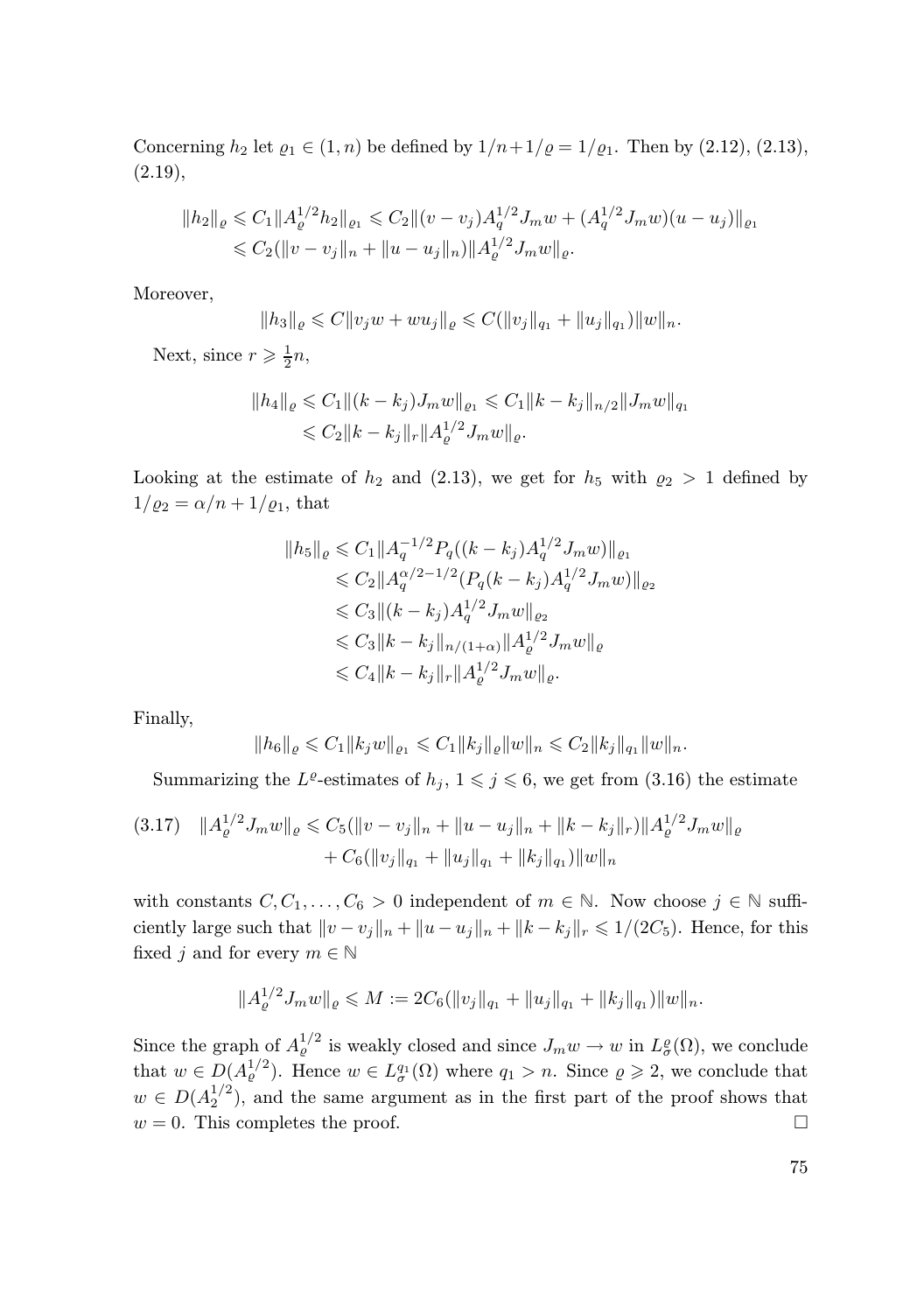**Proof of Theorem 1.5.** (i) We use the vector-valued version of  $E^1(g) \in W^{1,q}(\Omega)$ satisfying  $E^1(g)|_{\partial\Omega} = g$  and the solution  $b(g) \in W_0^{1,q}(\Omega)$  of the equation div  $b(g) =$  $\text{div}(u - E^1(g)) = k - \text{div } E^1(g)$ , see §2; note that  $\int_{\Omega} (k - \text{div } E^1(g)) dx = 0$ . Setting

$$
\hat{u} = u - \widehat{E}, \quad \widehat{E} = E^1(g) + b(g),
$$

we see that  $\hat{u}$  is a very weak solution of the linear system

$$
-\Delta \hat{u} + \nabla p = \hat{f}, \quad \text{div } \hat{u} = 0 \quad \text{in } \Omega, \quad \hat{u}_{|_{\partial\Omega}} = 0,
$$

where  $\hat{f} = f + \text{div } \nabla \hat{E} - \text{div}(uu) + ku$ . The linear representation formula (3.4) yields

(3.18) 
$$
\hat{u} = A_q^{-1} P_q \operatorname{div} (F + \nabla \widehat{E} - uu) + A_q^{-1} P_q(ku).
$$

We argue as in the proof of Theorem 1.4. If  $q > n$ , we obtain in a finite number of steps that  $\hat{u} \in D(A_q^{1/2}) \subset W^{1,q}(\Omega)$  and consequently also  $u \in W^{1,q}(\Omega)$ .

If  $q = n$ , we use the same smoothing procedure as in the proof of Theorem 1.4. First write (3.18) in the form

(3.19) 
$$
\hat{u} = A_q^{-1} P_q \operatorname{div} (F + \nabla \widehat{E}) - A_q^{-1} P_q \operatorname{div} (u(\hat{u} + \widehat{E})) + A_q^{-1} P_q (k(\hat{u} + \widehat{E}))
$$

and choose  $u_j \in C_0^{\infty}(\Omega)$ ,  $j \in \mathbb{N}$ , satisfying  $||u - u_j||_n \to \infty$  as  $j \to \infty$ . Then using the Yosida operators  $J_m = (I + m^{-1}A_q^{1/2})^{-1}$  we get from (3.19) that

(3.20) 
$$
A_q^{1/2} J_m \hat{u} = -J_m A_q^{-1/2} P_q \operatorname{div}((u - u_j) J_m \hat{u})
$$

$$
- \frac{1}{m} J_m A_q^{-1/2} P_q \operatorname{div}((u - u_j) A_q^{1/2} J_m \hat{u})
$$

$$
- J_m A_q^{-1/2} P_q \operatorname{div}(u_j \hat{u})
$$

$$
+ J_m A_q^{-1/2} P_q \operatorname{div}(F + \nabla \hat{E}) - J_m A_q^{-1/2} P_q \operatorname{div}(u \hat{E})
$$

$$
+ J_m A_q^{-1/2} P_q k(\hat{u} + \hat{E})
$$

$$
= h_1 + h_2 + h_3 + h_4 + h_5 + h_6.
$$

Choose  $q_1 > q = n$  and define  $\varrho \in (1, n)$  by  $1/\varrho = 1/n + 1/q_1$ . The functions  $h_1, h_2$ and  $h_3$  are estimated similarly as  $h_1$ ,  $h_2$ ,  $h_3$  in the proof of Theorem 1.4; we get that

$$
||h_i||_{\varrho} \leq C_1 ||u - u_j||_n ||A_{\varrho}^{1/2} J_m \hat{u}||_{\varrho} + C_2 ||u_j||_{q_1} ||\hat{u}||_n, \quad i = 1, 2, 3.
$$

The last three functions  $h_i$  are easily seen to satisfy the estimate

$$
||h_4||_{\varrho} + ||h_5||_{\varrho} + ||h_6||_{\varrho} \leqslant C((||\hat{u}||_n + ||\widehat{E}||_n)||k||_n + ||u||_n||\widehat{E}||_{W^{1,n}} + ||F + \nabla \widehat{E}||_n).
$$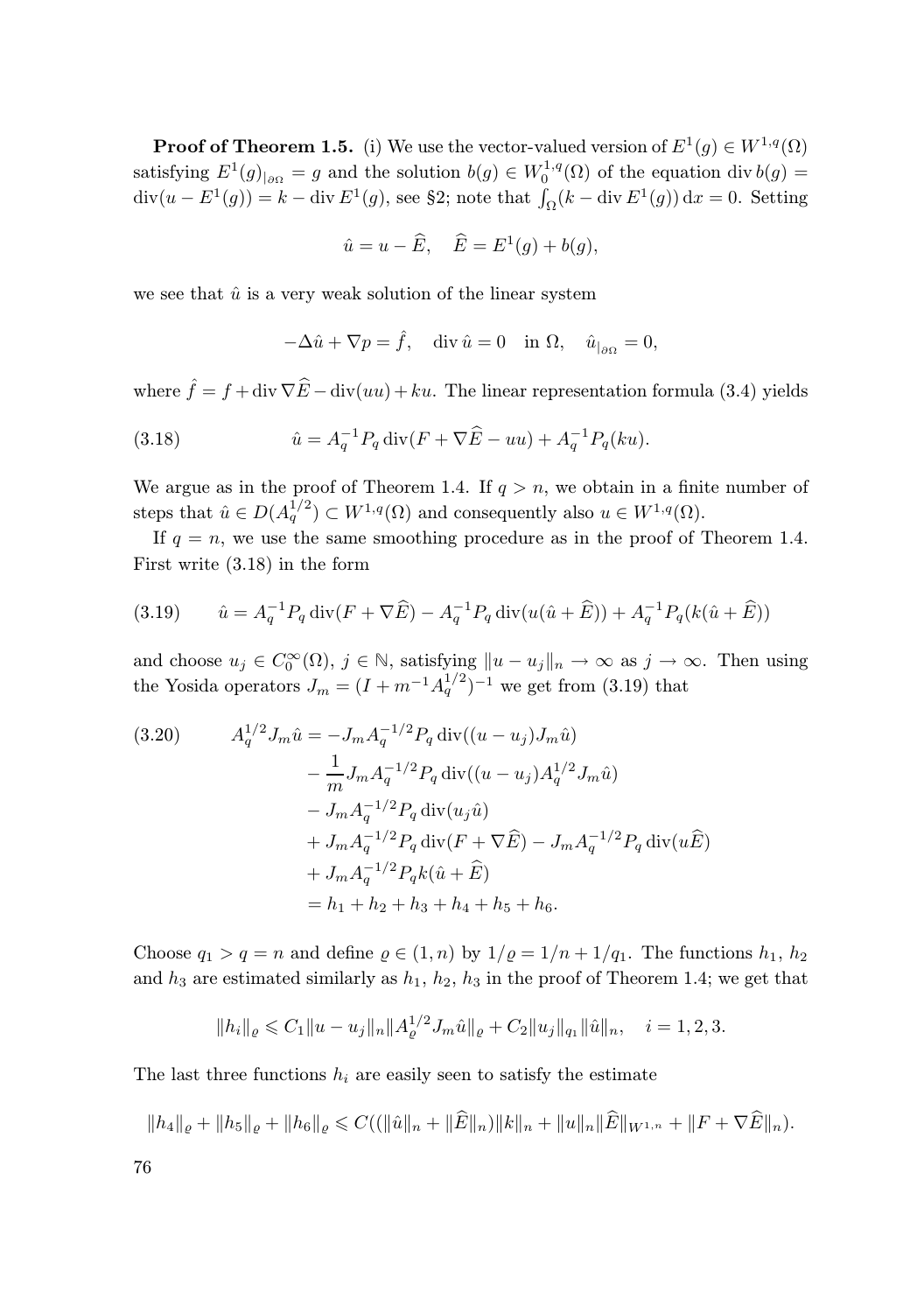Choosing  $j \in \mathbb{N}$  sufficiently large, the absorption principle and (3.20) show that

$$
||A_{\varrho}^{1/2} J_m \hat{u}||_{\varrho} \leqslant M \quad \text{for all } m \in \mathbb{N},
$$

where  $M = M(\|u_j\|_{q_1},\|\hat{u}\|_n,\|\hat{E}\|_{W^{1,n}},\|\hat{F}\|_n) > 0$  is independent of  $m \in \mathbb{N}$ . Hence  $\hat{u} \in D(A_{\varrho}^{1/2}) \subset L^{q_1}(\Omega)$  and also  $u \in L^{q_1}(\Omega)$  where  $q_1 > q = n$ . Now we choose  $q_1 = 2q$  and obtain from (3.19) that  $A_q^{1/2} \tilde{u} \in L^q(\Omega)$  and consequently  $u \in W^{1,q}(\Omega)$ .

(ii) A functional analytic argument shows the existence of some  $F \in L^q(\Omega)$  with  $f = \text{div } F$ . Then we conclude by part (i) that  $u \in W^{1,q}(\Omega)$ . Further we use the vector-valued version of the extension operator  $E^2(g, h_2) \in W^{2,q}(\Omega)$  with a suitably chosen function  $h_2 \in W^{1-1/q,q}(\partial \Omega)$  such that div  $E^2(g, h_2)_{|\partial \Omega} = -k_{|\partial \Omega}$ . Since

$$
\int_{\Omega} (k - \operatorname{div} E^2(g, h_2)) \, dx = 0 \quad \text{and} \quad (k - \operatorname{div} E^2(g, h_2))_{|\partial \Omega} = 0,
$$

we find a solution  $b \in W_0^{2,q}(\Omega)$  of the equation div  $b = \text{div}(u - E^2(g, h_2)) = k$ div  $E^2(g, h_2)$ , see [18], Theorem III, 3.2, with  $m = 1$ , or [31], II, Lemma 2.3.1, with  $k = 1$ . Setting  $\hat{u} = u - E^2(g, h_2) - b$ , we see that  $\hat{u}$  is a very weak solution of the linear system

$$
-\Delta \hat{u} + \nabla p = \tilde{f}, \quad \text{div } \hat{u} = 0 \quad \text{in } \Omega, \quad \hat{u}_{|_{\partial\Omega}} = 0,
$$

where  $\tilde{f} = f + \Delta E^2(g, h_2) + \Delta b - \text{div}(uu) + ku.$ 

If  $q > n$ , standard estimates directly show that  $\text{div}(uu) - ku = u \cdot \nabla u \in L^q(\Omega)$ . Hence the solution  $\hat{u}$  has the representation

(3.21) 
$$
\hat{u} = A_q^{-1} P_q f + A_q^{-1} P_q (\Delta E^2(g, h_2) + \Delta b) - A_q^{-1} P_q (\text{div}(uu) - ku)
$$

yielding  $\hat{u} \in D(A_q)$  and consequently  $u \in W^{2,q}(\Omega)$ .

If  $q = n$ , we find some  $q^* > n$  and  $F^* \in L^{q^*}(\Omega)$  with  $f = \text{div } F^*$ ; the exponent  $q^* > n$  can be chosen such that  $k \in L^{q^*}, g \in W^{1-1/q^*, q^*}(\partial \Omega)$ . By part (i) we get  $u \in W^{1,q^*}(\Omega)$ . Now we conclude that  $u \cdot \nabla u \in L^q(\Omega)$  which leads to  $\hat{u} \in W^{2,q}(\Omega)$  as in the case  $q > n$ . This proves Theorem 1.5.

**Proof of Remark 1.6.** First let  $q > n$ . Then  $\text{div}(uu) - k u = u \cdot \nabla u \in L^q(\Omega)$ , and using (3.21) with  $A_q^{-1}P_qf$  replaced by  $A_s^{-1}P_sf$  we see that  $\hat{u} \in D(A_s) + W^{2,q}(\Omega)$ . If  $q = n$  and  $s > n/2$ , we find—using Sobolev embedding theorems—some  $q^* > n$  and  $F^* \in L^{q^*}(\Omega)$  such that  $f = \text{div } F^*$ ,  $k \in L^{q^*}$ ,  $g \in W^{1-1/q^*, q^*}(\partial \Omega)$ . This shows that  $u \in W^{1,q^*}(\Omega)$ ,  $u \cdot \nabla u \in L^q(\Omega)$ , and therefore that  $\hat{u} \in D(A_s) + W^{2,q}(\Omega)$ . Finally, in the limit case  $q = n$ ,  $s = n/2$ , we obtain directly that  $u \cdot \nabla u \in L^{q_1}(\Omega)$  for every  $1 < q_1 < n$ , and (3.21) holds with the last term replaced by  $A_{q_1}^{-1}P_{q_1}(\text{div}(uu) - ku)$ . Choosing  $s < q_1 < n$  we get that  $\hat{u} \in D(A_s) + D(A_{q_1}) \subset D(A_s)$ . This completes the  $\Box$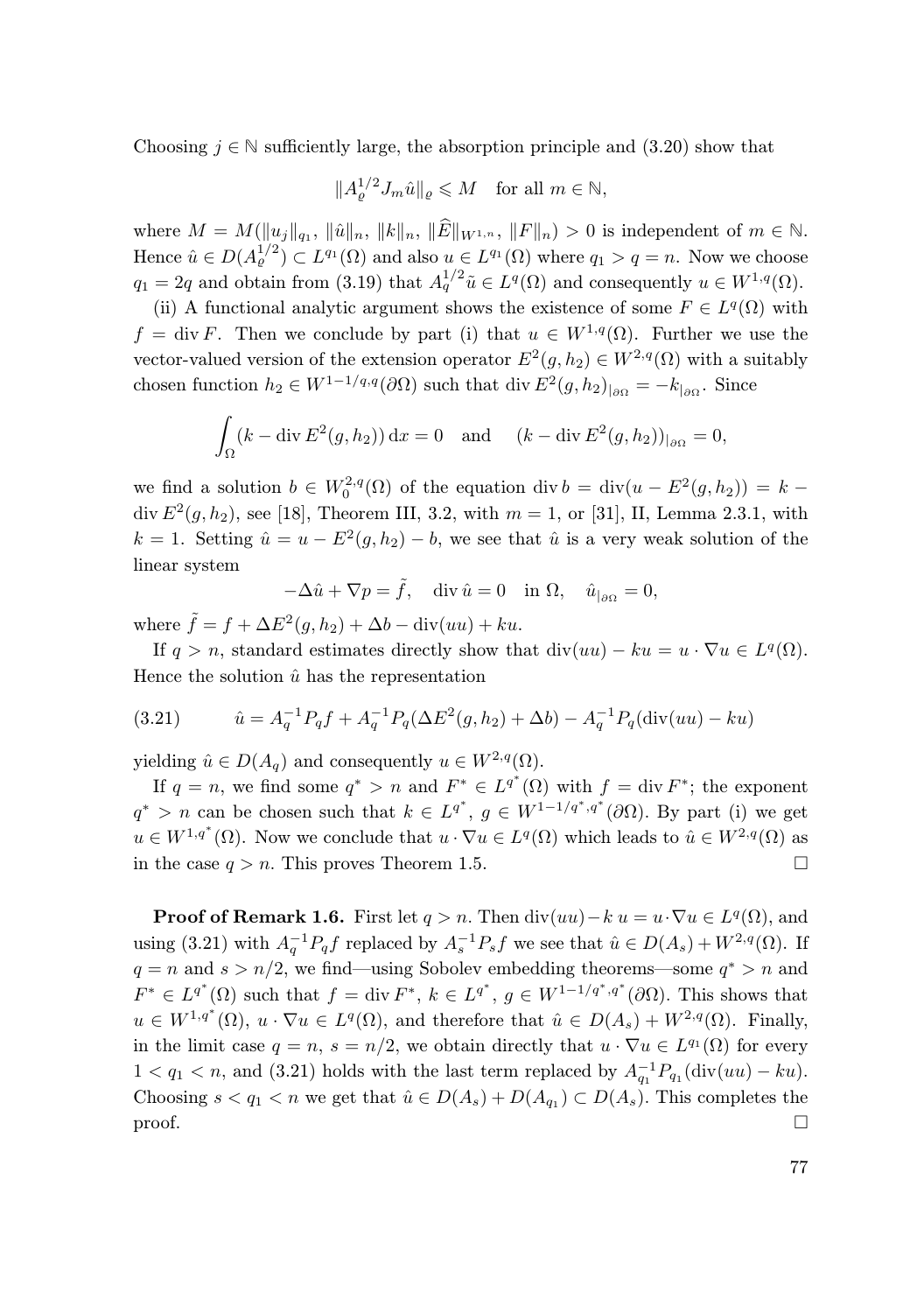Acknowledgement. We would like to thank Prof. G. P. Galdi for many valuable personal communications concerning very weak solutions. In particular, in the uniqueness proof of Theorem 1.4 we used an important argument due to this cooperation.

#### References

- [1] R. A. Adams: Sobolev Spaces. Academic Press, New York, 1975.
- [2] H. Amann: Nonhomogeneous Navier-Stokes equations with integrable low-regularity data. Int. Math. Ser., Kluwer Academic/Plenum Publishing, New York, 2002, pp. 1–28.
- [3] H. Amann: Navier-Stokes equations with nonhomogeneous Dirichlet data. J. Nonlinear Math. Physics 10 (2003), 1–11.
- [4] W. Borchers and T. Miyakawa: Algebraic  $L^2$  decay for Navier-Stokes flows in exterior domains. Hiroshima Math. J. 21 (1991), 621–640.
- [5] M. E. Bogovskij: Solution of the first boundary value problem for the equation of continuity of an incompressible medium. Soviet Math. Dokl. 20 (1979), 1094–1098.
- [6] M. Cannone: Viscous flows in Besov spaces. Advances in Math. Fluid Mech., Springer, Berlin, 2000, pp. 1–34.
- [7] E. B. Fabes, B. F. Jones and N. M. Rivière: The initial value problem for the Navier-Stokes equations with data in  $L^p$ . Arch. Rational Mech. Anal.  $45$  (1972), 222-240.
- [8] R. Farwig and H. Sohr: Generalized resolvent estimates for the Stokes system in bounded and unbounded domains. J. Math. Soc. Japan  $46$  (1994), 607–643.
- [9] R. Farwig, G. P. Galdi and H. Sohr: A new class of weak solutions of the Navier-Stokes equations with nonhomogeneous data. J. Math. Fluid Mech. 8 (2006), 423–444.
- [10] J. Frehse and M. Růžička: Weighted estimates for the stationary Navier-Stokes equations. Acta Appl. Math. 37 (1994), 53–66.
- [11] J. Frehse and M. Růžička: Regularity for the stationary Navier-Stokes equations in bounded domains. Arch. Rational Mech. Anal. 128 (1994), 361–380.
- [12] J. Frehse and M. Růžička: On the regularity of the stationary Navier-Stokes equations. Ann. Sc. Norm. Super. Pisa Cl. Sci. (IV) 21 (1994), 63–95.
- [13] J. Frehse and M. Růžička: Existence of regular solutions to the stationary Navier-Stokes equations. Math. Ann. 302 (1995), 669–717.
- [14] J. Frehse and M. Růžička: Existence of regular solutions to the steady Navier-Stokes equations in bounded six-dimensional domains. Ann. Sc. Norm. Super. Pisa Cl. Sci. (IV) 23 (1996), 701–719.
- [15] J. Frehse and M. Růžička: Regularity for steady solutions of the Navier-Stokes equations J. G. Heywood, et al. (eds.), Theory of the Navier-Stokes equations. Proc. 3rd Intern. Conf. Navier-Stokes Equations: theory and numerical methods. World Scientific Ser. Adv. Math. Appl. Sci., Singapore 47 (1998), 159–178.
- [16] J. Frehse and M. Růžička: A new regularity criterion for steady Navier-Stokes equations. Differential Integral Equations 11 (1998), 361–368.
- [17] D. Fujiwara and H. Morimoto: An  $L<sub>r</sub>$ -theory of the Helmholtz decomposition of vector fields. J. Fac. Sci. Univ. Tokyo (1A) 24 (1977), 685–700.
- [18] G. P. Galdi: An Introduction to the Mathematical Theory of the Navier-Stokes Equations; Linearized Steady Problems. Springer Tracts in Natural Philosophy, Vol. 38, Springer-Verlag, New York, 1998.
- [19] G. P. Galdi: An Introduction to the Mathematical Theory of the Navier-Stokes Equations; Nonlinear Steady Problems. Springer Tracts in Natural Philosophy, Vol. 39, New York, 1998.